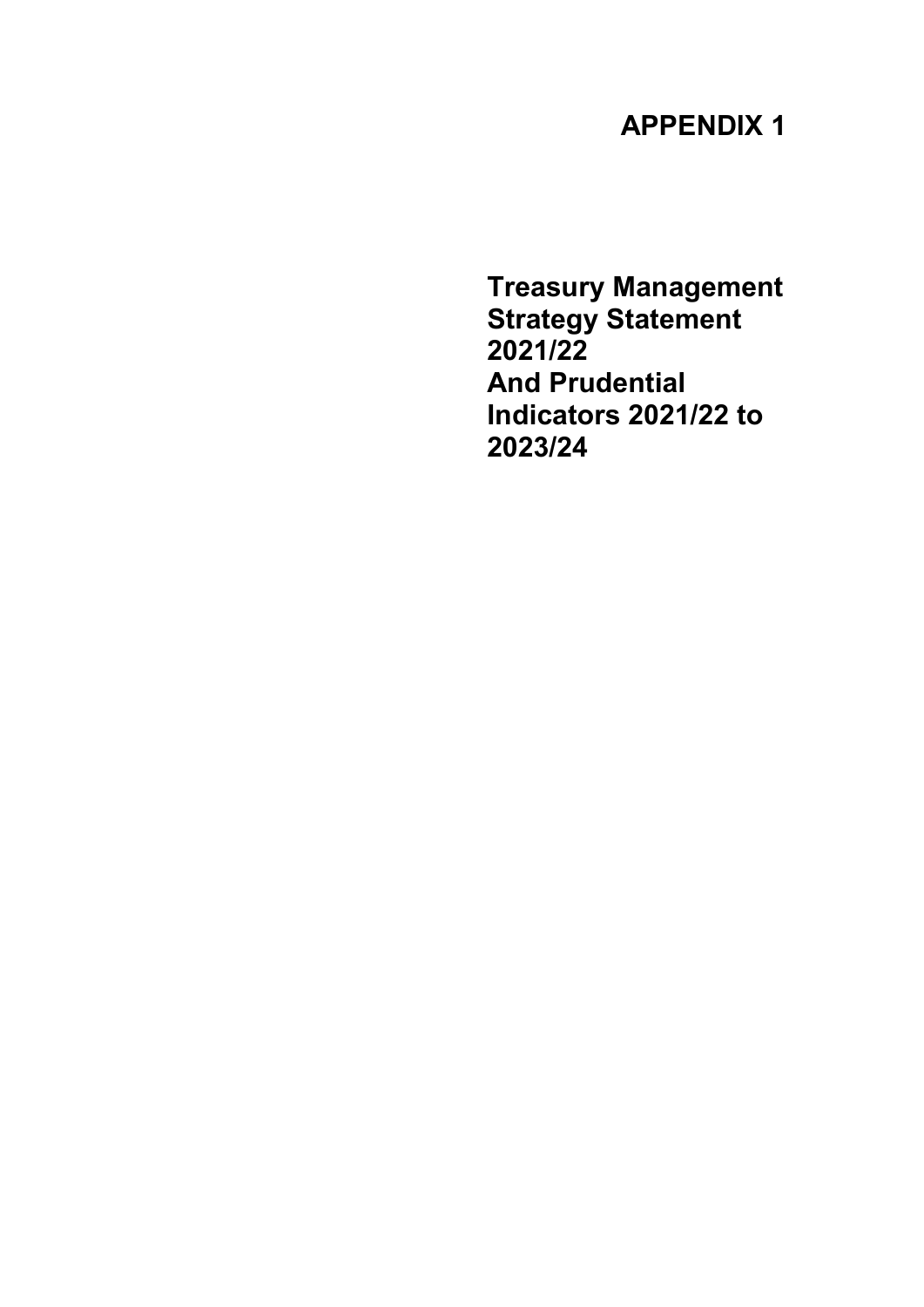#### Treasury Management Strategy for 2021/22

#### **Contents**

The strategy for 2021/22 covers:

- 1 Introduction
- 2 Training
- 3 Treasury Management Advisors

#### 4 Prudential Indicators 2021/22 – 2023/24

Capital Expenditure Plans Capital Financing Requirement (CFR) Minimum revenue provision (MRP) Policy Statement Investment Balances Capital affordability indicators Borrowing Requirements Borrowing – Current position, Operational Boundary, Authorised Limit Treasury Limits Interest rate projections Policy on borrowing in advance of need

#### 5 Current portfolio positon

#### 6 Annual Investment Strategy

Investment Policy Types of investments Prospects for interest rates Creditworthiness Policy Counterparty and Group limits Time and monetary limits Sovereign limits Money Market Funds Enhanced Money Market Funds Main Bankers

#### 7 Risk Implications

#### 8 Scheme of Delegation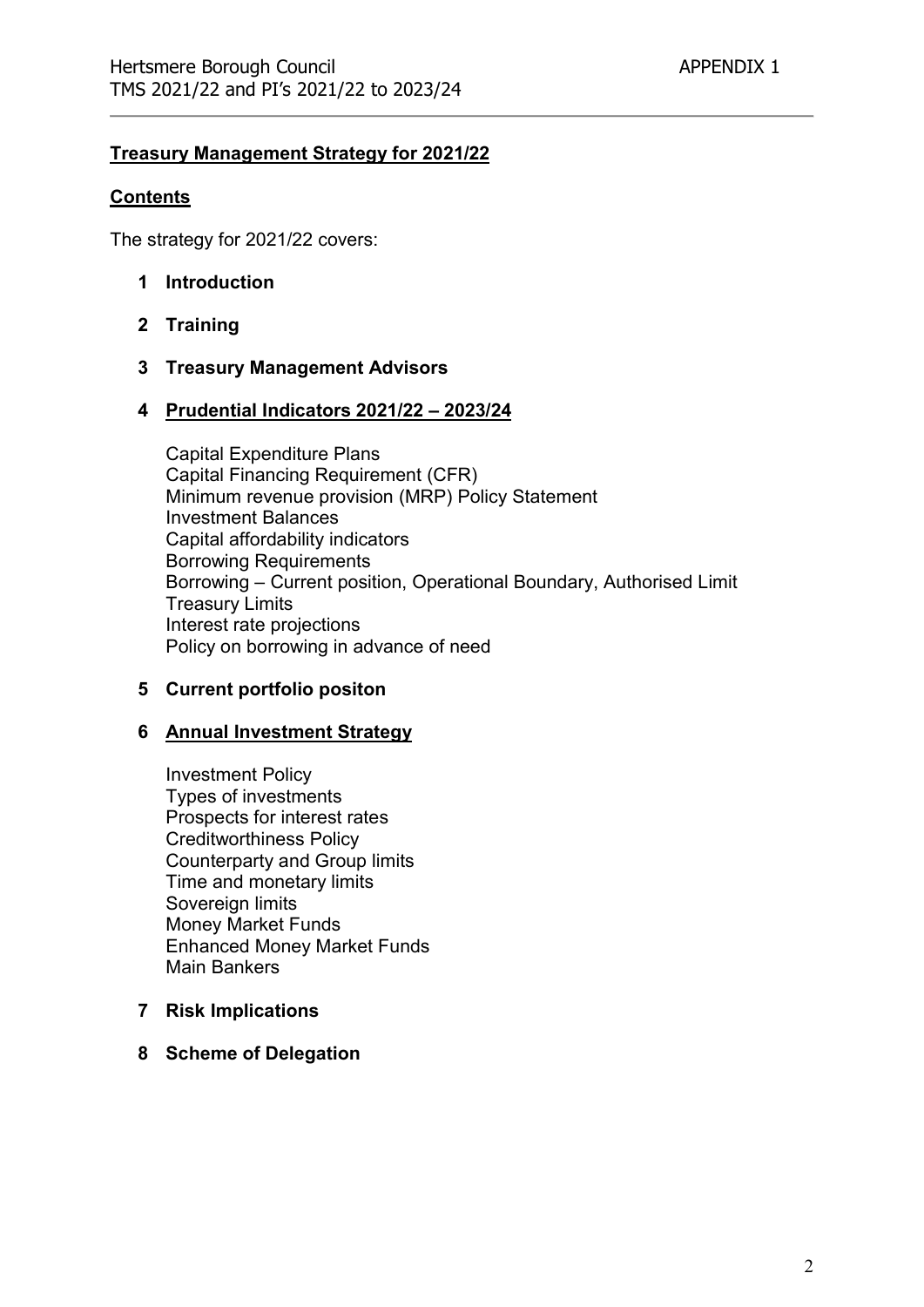# TREASURY MANAGEMENT STRATEGY STATEMENT

### 1 Introduction

- 1.1 This Treasury Management Strategy statement (TMS) has been compiled in accordance with the Chartered Institute of Public Finance and Accountancy's (CIPFA) Code of Practice (the code) on Treasury Management (revised 2017) and additionally takes into account the following: -
	- CIPFA Code of Practice on Treasury Management 2017
	- CIPFA Prudential Code 2017
	- CIPFA Treasury Management in the Public Services Guidance Notes 2018
	- CIPFA statement 17 October 2018 on borrowing in advance of need and investments in commercial properties
	- CIPFA Bulletin 02 Treasury and Capital Management Update October 2018
	- Statutory investment quidance where it has been updated in 2018 (English local authorities)
	- Statutory MRP quidance where it has been updated in 2018 (English local authorities)
- 1.2 The main objectives of the revisions to the code in 2017 were to respond to the major expansion of local authority investment activity over the past few years into the purchase of non-financial investments, particularly property. These developments had raised several concerns: -
	- A local authority should define its risk appetite and its governance processes for managing risk.
	- A local authority should assess the risks and rewards of significant investments over the longer term, as opposed to the usual three to five years that most local authority's financial planning has been conducted over, in order to ensure the long-term financial sustainability of the authority. (CIPFA has not defined what longer term means but it is likely to infer 20-30 years in line with the financing time horizon and the expected life of the assets, while medium term financial planning, at a higher level of detail, is probably aimed at around a 10 year time frame and to focus on affordability in particular).
	- The Prudential Code has also expressed concern that; local authorities should ensure that an authority's approach to commercial activities should be proportional to its overall resources.
	- A local authority should have access to the appropriate level of expertise to be able to operate safely in all areas of investment and capital expenditure, and to involve members adequately in making properly informed decisions on such investments.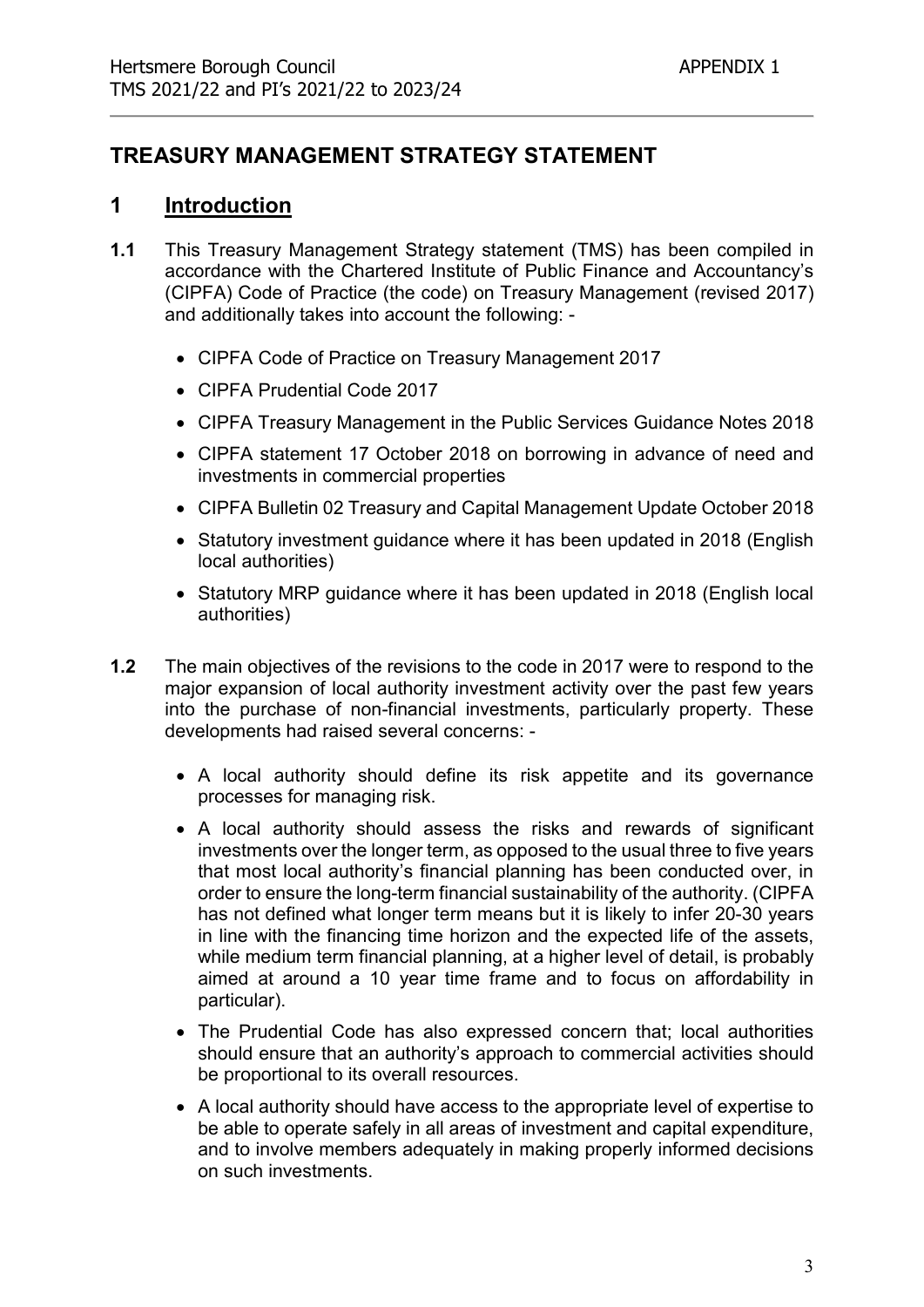- 1.3 Consequently, the Prudential Code 2017 introduced a new requirement for local authorities to produce an annual capital strategy, to deal with the above issues. This report will cover a number of key areas including strategic considerations, corporate priorities, capital investment ambition, available resources, affordability, capacity to deliver, risk appetite and risk management. It should also deal with significant commercial (focused on income generation) investments in appropriate detail so that members can properly assess the particular risks in this area. Hertsmere's Capital Strategy, which forms part of its overall Financial Strategy, was initially approved by the full Council in July 2018 (C/18/27) and is now reviewed and updated as part of the annual Capital Budget setting process for approval by the full Council.
- 1.4 In accordance with the Code the Council's TMS must be approved annually by the full Council. The Council must also receive, as a minimum, mid-year and outturn review reports.
- 1.5 Since 2016/17, the Audit Committee is the nominated body responsible for ensuring effective scrutiny of the Treasury Management Strategy and policies and receives reports as set out in paragraph 1.8 below.
- 1.6 The Financial monitoring panel also receive quarterly monitoring reports detailing projected income forecasts, creditworthiness updates and operational changes to treasury activities.
- 1.7 The aim of these reporting arrangements is to ensure that those with ultimate responsibility for the treasury management function understand fully the implications of treasury management policies and activities, and that those implementing policies and executing transactions have properly fulfilled their responsibilities with regard to delegation and reporting.
- 1.8 This Council has adopted the following reporting arrangements in accordance with the requirements of the revised Code: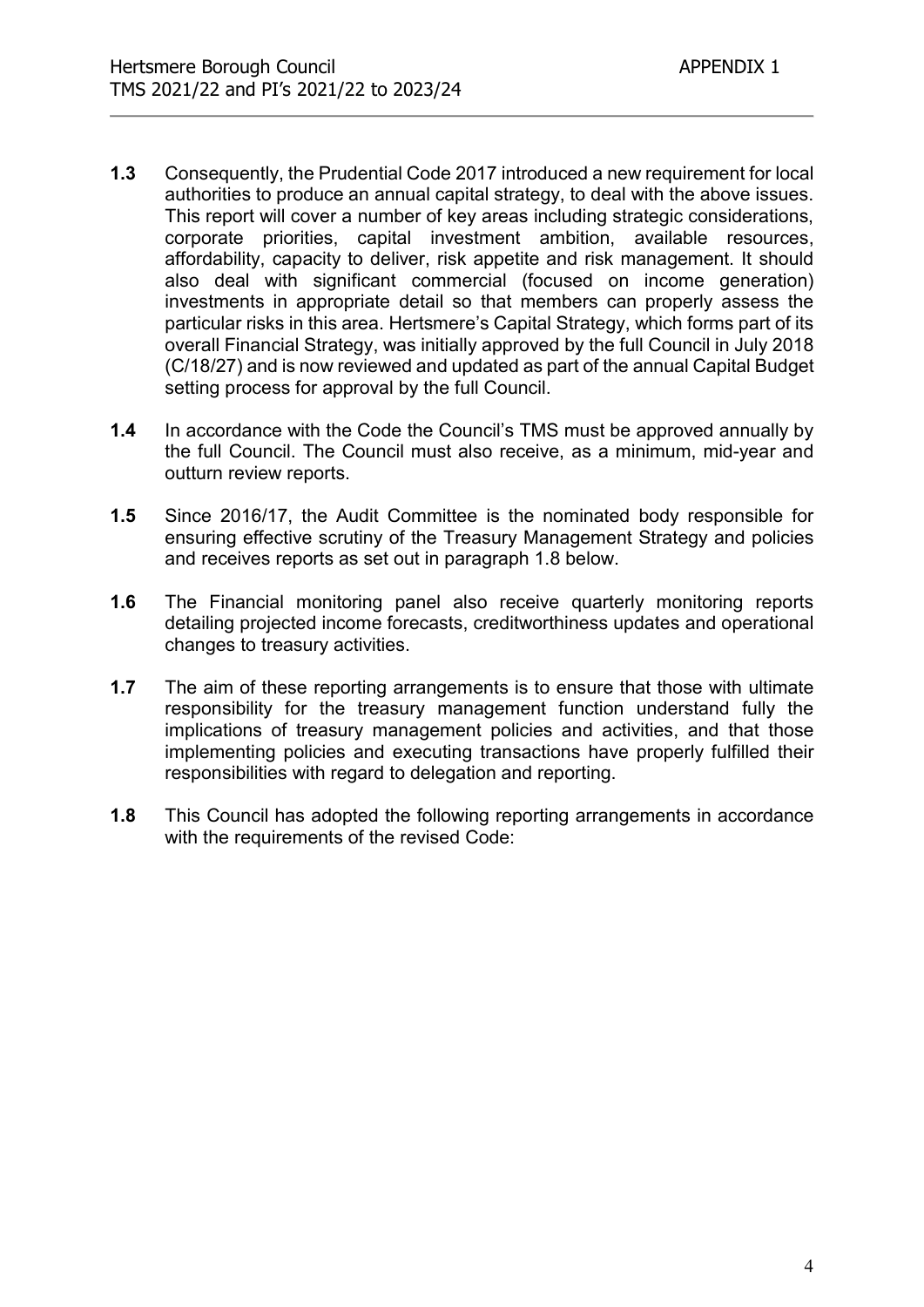| Report                                                  | <b>Committee</b>                  | <b>Frequency</b>                                                        |  |
|---------------------------------------------------------|-----------------------------------|-------------------------------------------------------------------------|--|
| <b>Treasury Management</b>                              | <b>Audit Committee - Scrutiny</b> | Annually before the start of<br>the financial year                      |  |
| Strategy (TMS)                                          | Full Council - Approval           | Annually before the start of<br>the financial year                      |  |
| Treasury Management Mid-                                | <b>Audit Committee - Scrutiny</b> | Annually at next available<br>Audit Committee following 30<br>September |  |
| year review                                             | Full Council - To Note            | Annually with TMS                                                       |  |
| <b>Annual Treasury Outturn</b>                          | <b>Audit Committee - Scrutiny</b> | Annually by the 30 September<br>after each year end                     |  |
| Review                                                  | Full Council - To Note            | Annually with TMS                                                       |  |
| <b>Treasury Management</b><br><b>Monitoring Reports</b> | <b>Financial Monitoring Panel</b> | Quarterly                                                               |  |

- 1.9 The Council is required to operate a balanced budget, which broadly means that cash raised during the year will meet cash expenditure. A primary function of the treasury management operation is to ensure that this cash flow is adequately planned, with cash being available when it is needed. Surplus monies are invested in low risk counterparties or instruments commensurate with the Council's low risk appetite, providing adequate liquidity initially before considering investment return.
- 1.10 Another main function of the treasury management service is the funding of the Council's capital plans. These capital plans provide a guide to the borrowing need of the Council, essentially the longer-term cash flow planning, to ensure that the Council can meet its capital spending obligations. This management of longer-term cash may involve arranging long or short-term loans, or using longer-term cash flow surpluses.
- 1.11 CIPFA defines treasury management as:

"The management of the local authority's investments and cash flows, its banking, money market and capital market transactions; the effective control of the risks associated with those activities; and the pursuit of optimum performance consistent with those risks."

1.12 This strategy includes views on interest rates and leading market forecasts provided by the Council's treasury advisor, Link Asset Service.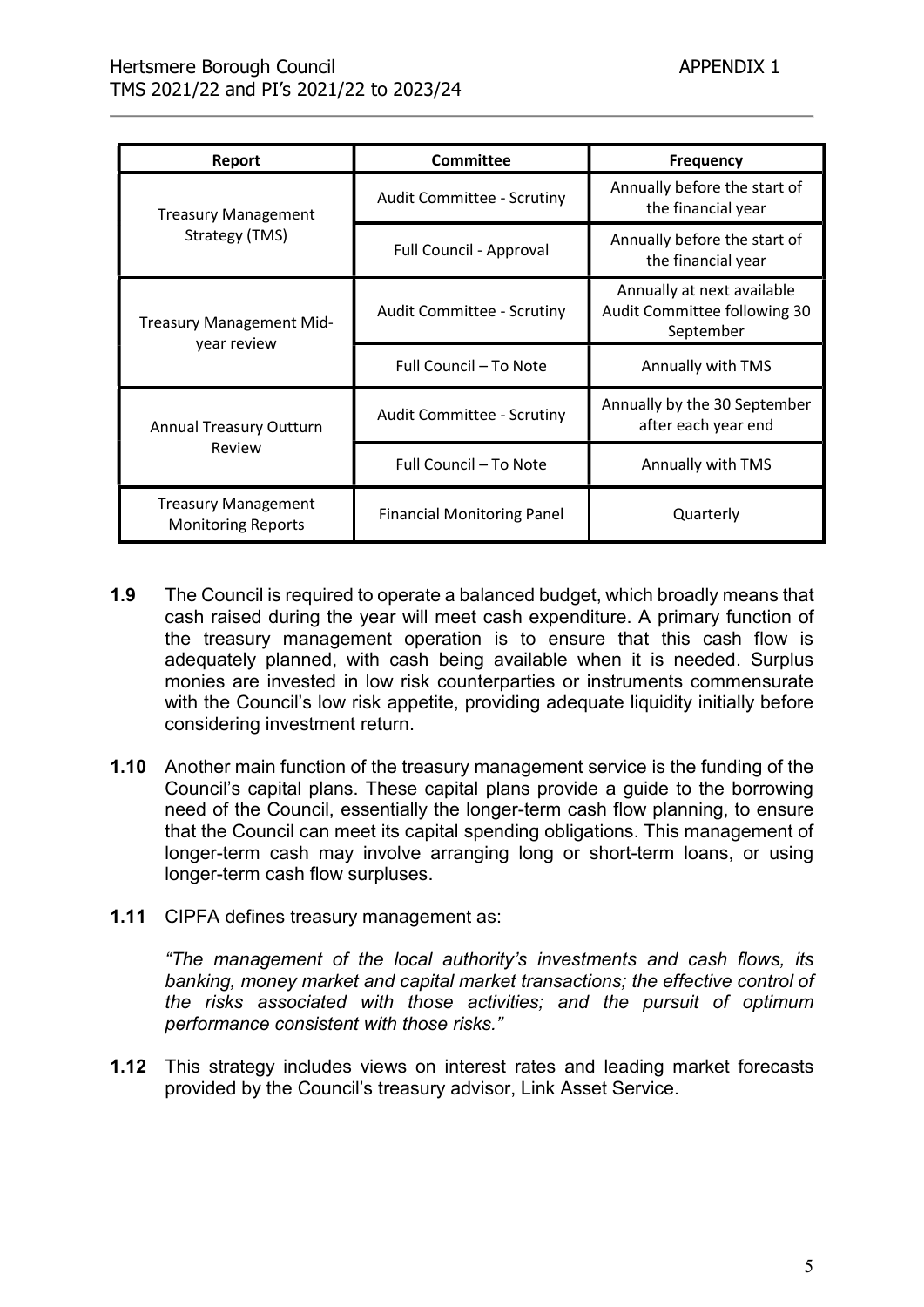# 2 Training

2.1 The CIPFA Code requires the Head of Finance and Business Services, as the responsible officer, to ensure that members with responsibility for treasury management receive adequate training in treasury management. This especially applies to members responsible for scrutiny. Training for members of the Audit Committee (and other interested members and officers) is being arranged in early 2021 and will be delivered by Hertsmere's treasury advisor, Link Asset Services.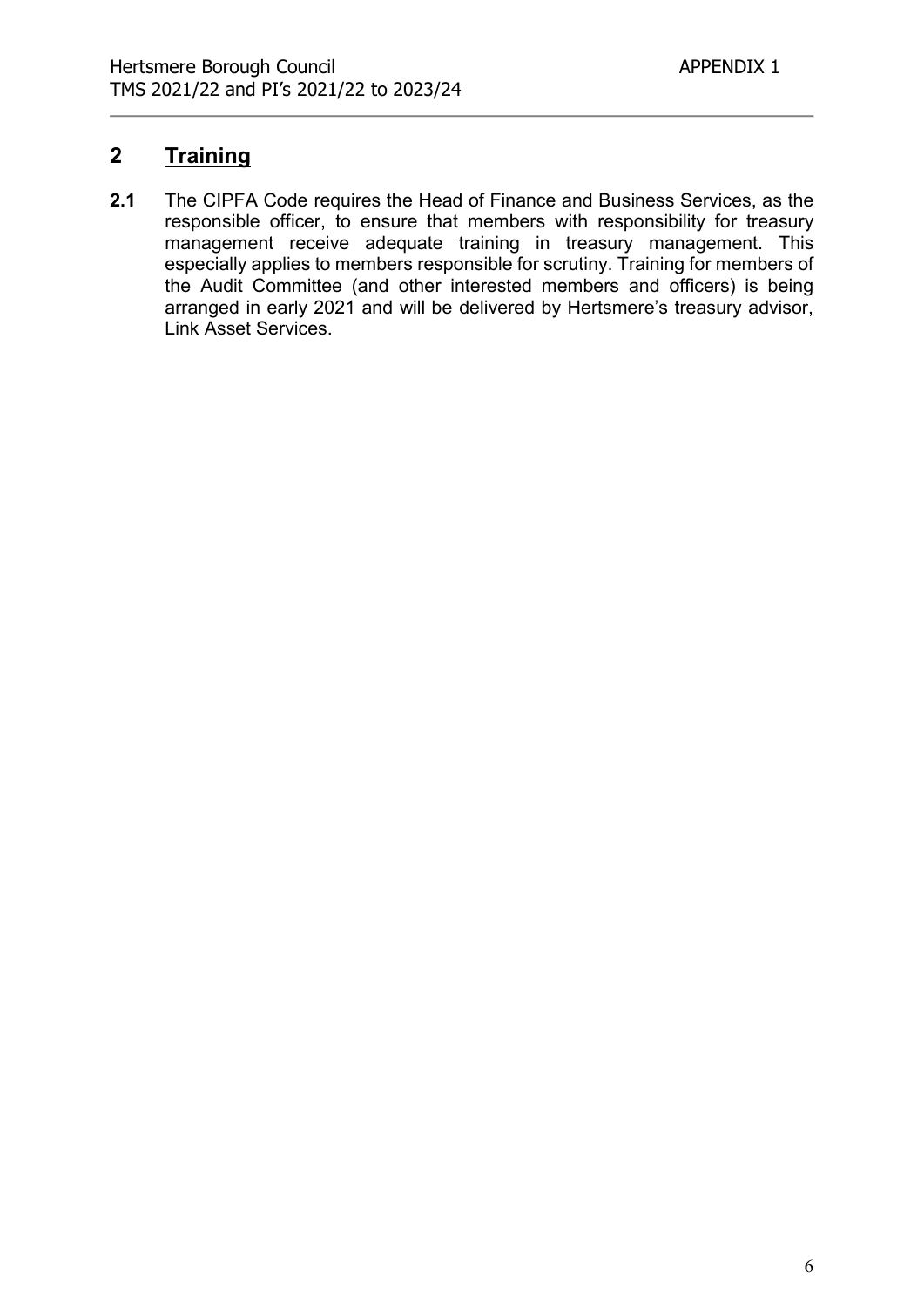### 3 Treasury Management Advisors

- 3.1 The Council uses Link Asset Services as its external treasury management advisors. However, the Council recognises that responsibility for treasury management decisions remains with the organisation at all times and it will ensure that reliance is not unduly placed upon its external advisors.
- 3.2 The Council also recognise the value in employing external providers of treasury management services in order to acquire access to specialist skills and resources.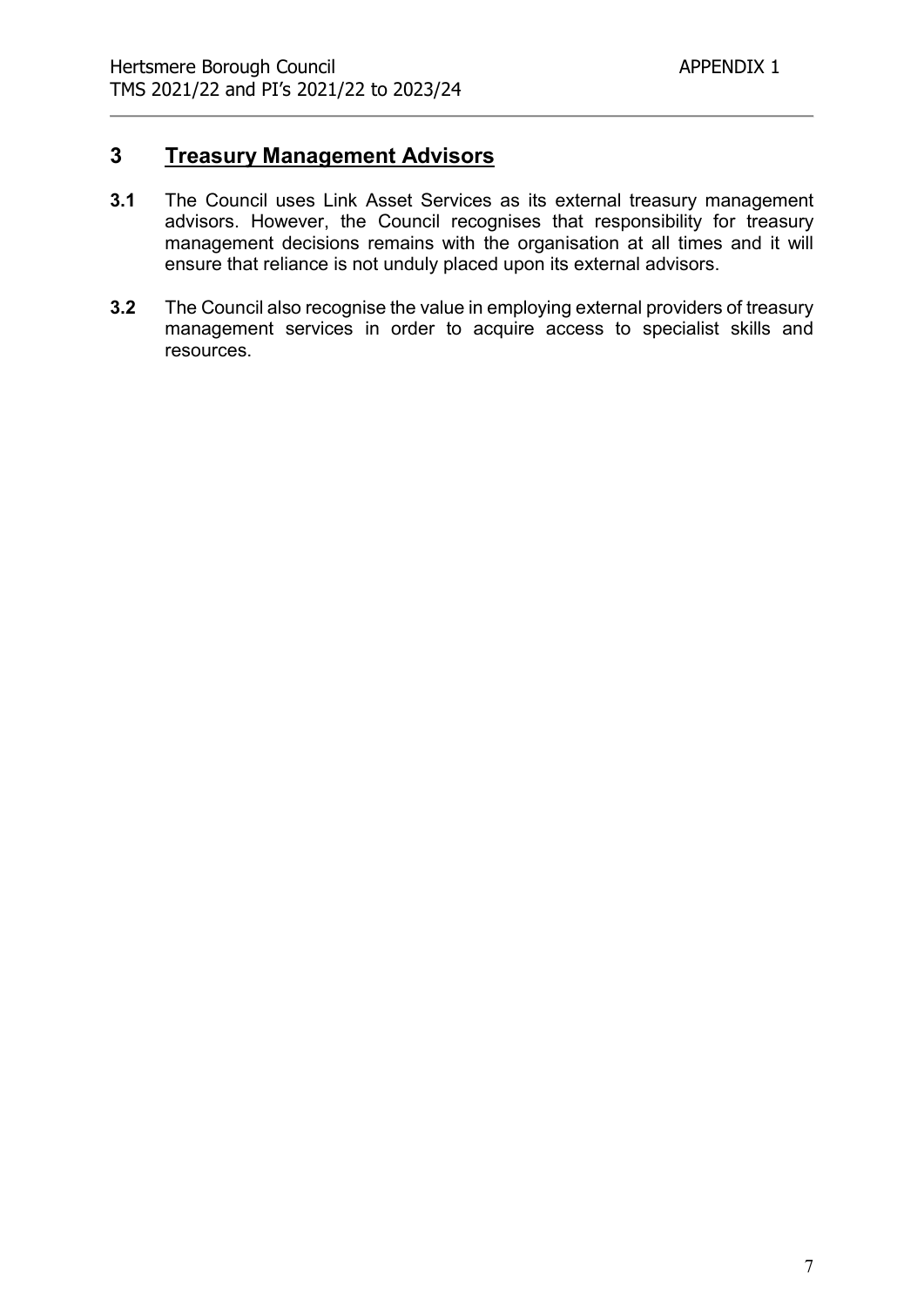# 4 The Capital Prudential Indicators 2020/21 – 2023/24

4.1 The Council's capital expenditure plans are a key driver of treasury management activity. The output of the capital expenditure plans is reflected in the prudential indicators that are designed to assist member overview and scrutiny of those plans.

#### 4.2 Capital Expenditure

4.2.1 This prudential indicator is a summary of the Council's capital expenditure plans as set out in the draft Capital Programme 2020/21 to 2023/24 (report ref EX/21/02)

|                                               | 2020/21                         | 2021/22         | 2022/23         | 2023/24         | <b>Total</b>                         |
|-----------------------------------------------|---------------------------------|-----------------|-----------------|-----------------|--------------------------------------|
| £'000                                         | <b>Revised</b><br><b>Budget</b> | <b>Estimate</b> | <b>Estimate</b> | <b>Estimate</b> | <b>Budget</b><br>2020/21-<br>2023/24 |
| <b>Asset Management</b>                       | 2,443                           | 19,065          | 216             |                 | 21,724                               |
| Development<br>Company                        | 303                             |                 |                 |                 | 303                                  |
| Planning & Economic<br>Development            | 347                             | 471             |                 |                 | 818                                  |
| Environmental Health                          | 1,332                           | 750             | 750             | 750             | 3,582                                |
| Housing &<br>Partnerships                     |                                 |                 |                 |                 |                                      |
| <b>Street Scene Services</b>                  | 142                             | 1,425           |                 |                 | 1,567                                |
| <b>Finance And Business</b><br>Services       | 203                             |                 | -               |                 | 203                                  |
| Human Resources &<br><b>Customer Services</b> | 110                             |                 |                 |                 | 110                                  |
| <b>Total</b>                                  | 4,880                           | 21,711          | 966             | 750             | 28,307                               |
|                                               |                                 |                 |                 |                 |                                      |
| Financed by:                                  |                                 |                 |                 |                 |                                      |
| <b>Capital Receipts</b>                       | 1,357                           | 2,364           | 85              |                 | 3,806                                |
| <b>Disabled Facilities</b><br>Grant           | 1,332                           | 691             | 691             | 691             | 3,405                                |
| <b>Earmarked Reserves</b>                     | 704                             | 6,721           | 10              |                 | 7,435                                |
| <b>Housing Enabling</b><br>Fund               | 183                             | 179             |                 |                 | 362                                  |
| Innovation and<br><b>Investment Fund</b>      | 500                             | 45              |                 |                 | 545                                  |
| <b>Revenue Contribution</b>                   |                                 | 59              | 59              | 59              | 177                                  |
| Loan                                          |                                 |                 |                 |                 |                                      |
| Grants                                        | 255                             | 5,745           |                 |                 | 6,000                                |
| <b>CIL / S106</b>                             | 549                             | 5,907           | 121             |                 | 6,577                                |
| Net financing need<br>for the year            | 4,880                           | 21,711          | 966             | 750             | 28,307                               |

# Table 1 - Capital Expenditure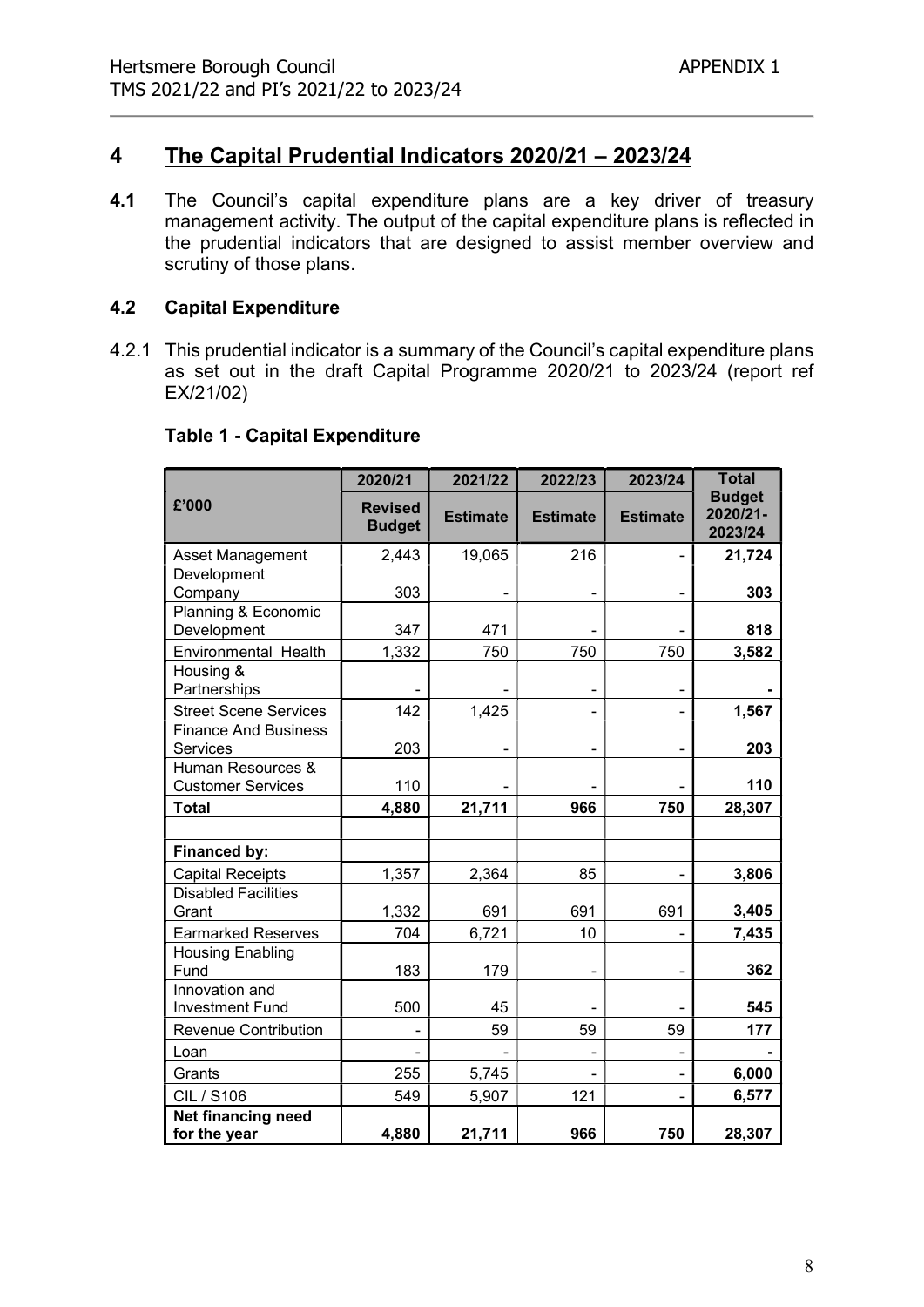- 4.2.2 Table 1 above summarises how these capital expenditure plans are to be financed from capital or revenue resources with any shortfall in available resources resulting in a funding borrowing need.
- 4.2.3 The current programme is financed from specific capital or revenue resources, with no current requirement for borrowing.
- 4.2.4 With a number of large capital projects approved such as the Elstree Studios New Sound Stages with a total capital budget of £12m and will be partly funded from the Hertfordshire Local Enterprise Partnership (LEP). There will also be future housing investment through Hertsmere Developments Limited, which could mean the council might be required to externally borrow to fund the overall capital programme.

#### 4.3 The Council's borrowing need (The Capital Financing Requirement)

- 4.3.1 The second prudential indicator is the Council's Capital Financing Requirement (CFR). The CFR is quite simply the total outstanding capital expenditure that has not yet been funded from either revenue or capital resources. It is essentially a measure of the Council's underlying borrowing need. Any capital expenditure that is not immediately funded will increase the CFR.
- 4.3.2 The CFR cannot increase indefinitely as the Council is required to set aside an amount each year from revenue to finance historical capital expenditure that was not financed in the year it was incurred. This minimum revenue provision (MRP) is a statutory annual revenue charge which broadly reduces the borrowing need in line with each assets expected useful life.

| <b>CFR</b> projections      | 2019/20       | 2020/21 | 2021/22 | 2022/23 | 2023/24 |
|-----------------------------|---------------|---------|---------|---------|---------|
| £000's                      | <b>Actual</b> | Est.    | Est.    | Est.    | Est.    |
| Previous Year CFR B/Fwd     | 9,398         | 10,813  | 10,571  | 16,329  | 15,433  |
| Net financing requirement / |               |         |         |         |         |
| (repayment) for the year    | 1,657         |         | 6,000   | (414)   | (433)   |
| Less: Minimum revenue       |               |         |         |         |         |
| provision (MRP)             | (242)         | (242)   | (242)   | (482)   | (482)   |
| <b>Total CFR</b>            | 10,813        | 10,571  | 16,329  | 15,433  | 14,518  |

#### 4.3.3 Table 2 - The Council was asked to approve the CFR projections below:

N.B.: the CFR reflects the current capital spending and financing requirements as set out in the draft Capital Programme 2020/21 to 2023/24. Any other capital investment such as in Hertsmere Developments Limited may affect the CFR.

#### 4.4 Adjustment A

4.4.1 The CFR includes an element known as "Adjustment A", which dates back to a change in accounting practice in 2007 and represents unfunded capital spend as at that date which could not be classified against individual Council assets.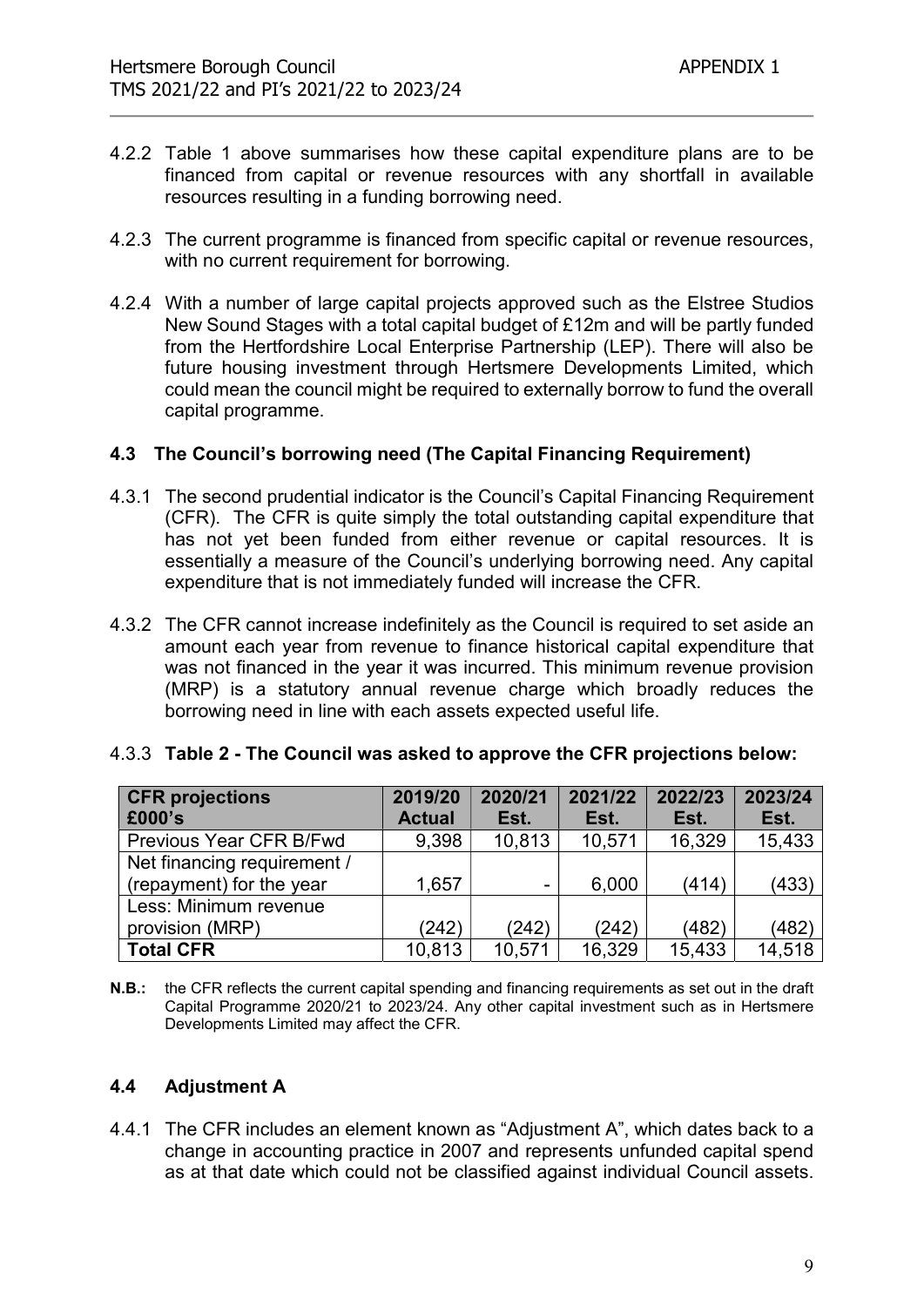For Hertsmere the "Adjustment A" relates to the Council's Leisure Centres now managed under full repairing leases by InspireAll (previously known as Hertsmere Leisure Trust) and Family Support Services Ltd. Historically the CFR figure was calculated less the "adjustment A", as allowed under Capital Accounting guidance.

- 4.4.2 This position was reviewed during 2015/16 and the Adjustment A element of then £9.9m was added to the CFR which had at that time been zero. Given that Hertsmere is looking at significant capital investment in the near future, which will require some borrowing, thereby increasing the Council's CFR, also being mindful of the Prudential Code's guidance on affordability, a voluntary contribution of £4.0m was set aside to reduce the CFR to £5.9m.
- 4.4.3 In 2017/18, the Council recognised a £1.0m repayment for the Local Authority Mortgage Scheme loan, which due to a change in accounting practice increased the CFR by £1.0m.
- 4.4.4 The Council has continued to make an ongoing contribution from revenue as part of the base revenue budget and this balance has being written down through the MRP mechanism by £242k per annum and the balance as at 31 March 2020 was £5.9m.
- 4.4.5 The council's capital financing requirement increased between the 2017/18 and 2019/20 financial years to a CFR position of £10.8m at 31 March 2020. This was due to the £5m loan to InspireAll as it has been marked as being funded by internal borrowing and will be replenished as the loan is repaid.
- 4.4.6 The Council approved a £12m capital project for the development of Elstree Studios New Sound Stage development which will be match funded from the Council's financing and the Hertfordshire Local Enterprise Partnership (LEP). The LEP funding requires the project is completed by 31 March 2022 resulting in an increase in the Council's CFR by £6.0m in 2021/22 The completion of the Studios project would increase the MRP by £240k from the 2022/23 financial year. The additional MRP is included in the council's draft 2020/21 to 2024/25 medium term financial plan.
- 4.4.7 Investment in Hertsmere Developments Limited have not been included within the above projections. Once these projects have been formally agreed following initial feasibility works and included within the Capital programme then the CFR may need to increase and further MRP required as Capital reserves are likely to be insufficient to finance these projects. The revenue (MRP) implications of such projects will form part of any financial appraisal and financing decision.
- 4.4.8 It is likely that the Council will seek to fund such development from future revenue streams arising from the project.

#### 4.5 Minimum Revenue Provision (MRP) policy statement

4.5.1 As referred to already, the Council is required to set aside an element of the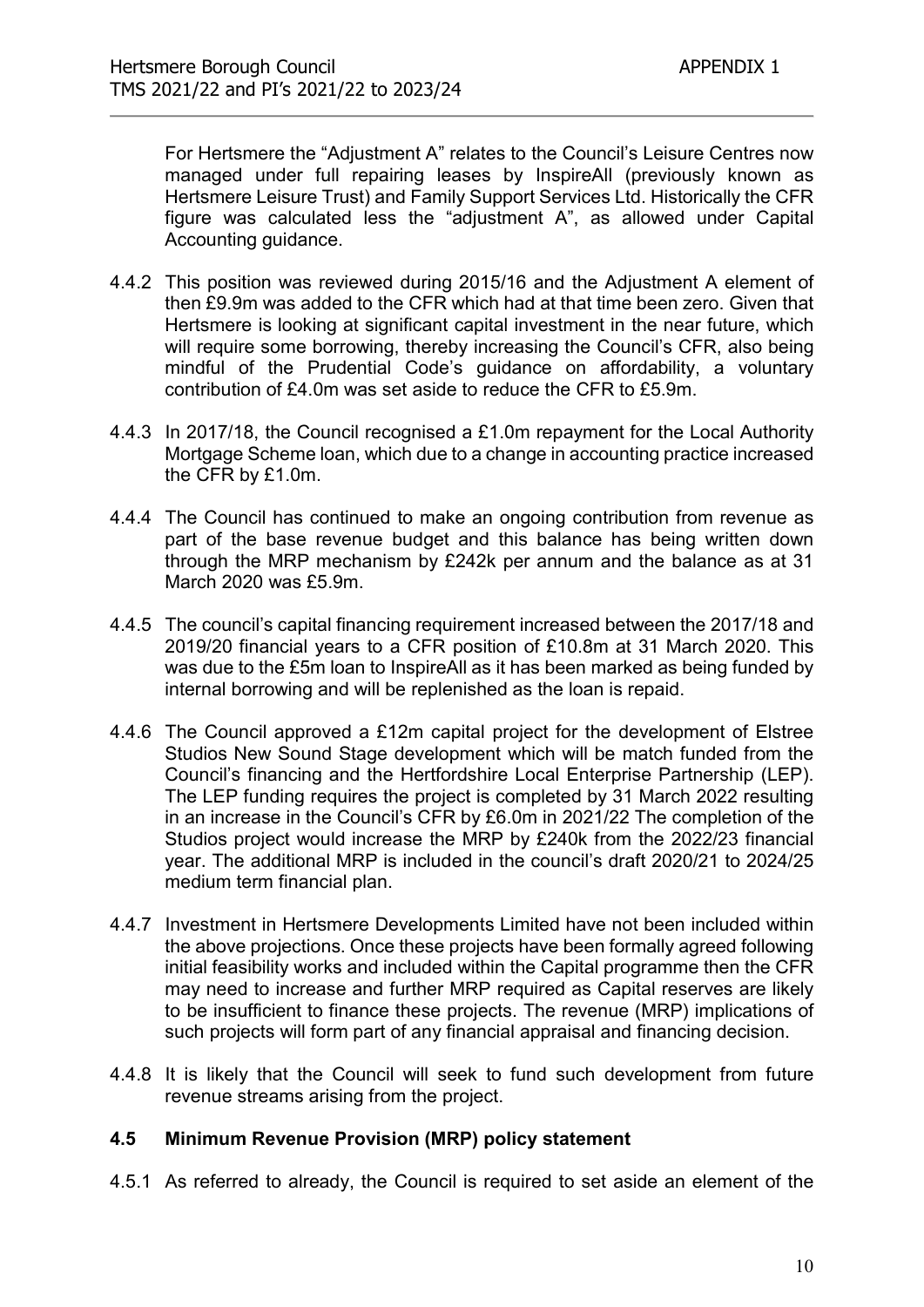accumulated unfunded capital spend each year (the CFR) through a revenue charge (the minimum revenue provision - MRP), although it is also allowed to undertake additional voluntary payments if required (voluntary revenue provision - VRP).

- 4.5.2 MHCLG regulations have been issued which require the full Council to approve an MRP Statement in advance of each year. Councils are required to determine each year an amount of MRP, which they consider to be prudent. MHCLG provides statutory guidance as to how it considers this duty can be met, but the guidance is not binding if alternative arrangements result in a prudent outcome. The Council is recommended to approve the following MRP Statement.
- 4.5.3 For capital expenditure incurred before 1 April 2008 or which in the future will be Supported Capital Expenditure, the MRP policy will be:
	- Option 1 Regulatory Method MRP will follow the existing practice outlined in former CLG regulations (i.e. CFR is calculated after Adjustment A) However as detailed in paragraph 4.4.2 the council set aside a voluntary MRP adjustment of c.£4.0m for 2015/16. The remaining CFR balance of then £5.9m will be written down through an annual MRP from 2016/17 onwards.
- 4.5.4 From 1 April 2008 for all unsupported borrowing the MRP policy will be:
	- Option 3 Asset life method MRP will be based on the estimated life of the assets, in accordance with the proposed regulations (this option must be applied for any expenditure capitalised under a Capitalisation Direction).
- 4.5.5 These options provide for a reduction in the borrowing need over approximately the asset's life.
- 4.5.6 The Council would not be required to make an MRP contribution until the financial year following completion of development.
- 4.5.7 MRP Overpayments A change introduced by the revised MHCLG MRP Guidance was the allowance that any charges made over the statutory minimum revenue provision (MRP), voluntary revenue provision or overpayments, can, if needed, be reclaimed in later years if deemed necessary or prudent. In order for these sums to be reclaimed for use in the budget, this policy must disclose the cumulative overpayment made each year. As at 31 March 2020, the cumulative overpayment made is £4m, refer to paragraph 4.4.2.

#### 4.6 Core funds and expected investment balances

4.6.1 The application of resources (capital receipts, reserves etc.) to either finance capital expenditure or other budget decisions to support the revenue budget will have an on-going impact on investments unless resources are supplemented each year from new sources (asset sales etc.). Detailed below are estimates of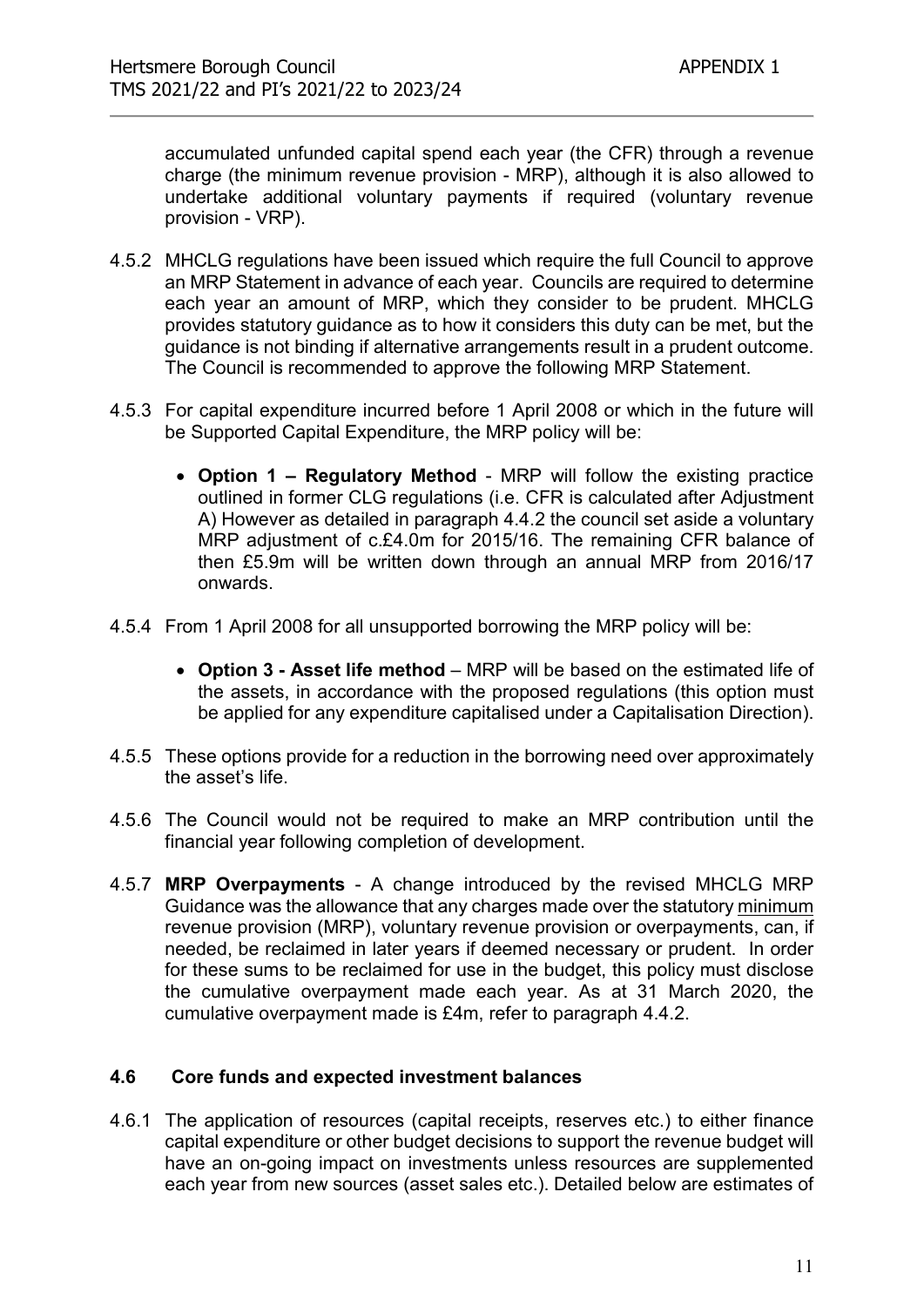the year-end balances for each resource and anticipated day to day cash flow balances.

|  | Table 3 - Investment Balance Forecast |  |  |
|--|---------------------------------------|--|--|
|--|---------------------------------------|--|--|

| <b>Year End Resources</b>   | 2020/21         | 2021/22         | 2022/23         | 2023/24         |
|-----------------------------|-----------------|-----------------|-----------------|-----------------|
| £m                          | <b>Estimate</b> | <b>Estimate</b> | <b>Estimate</b> | <b>Estimate</b> |
| Total core funds            | 54              | 50              | 52              | 54              |
| Loans (InspireAll)          | 5               |                 |                 |                 |
| Working capital             | 10              | 10              | 10              |                 |
| <b>Expected investments</b> | 69              | 65              | 66              | 68              |

4.6.2 The expected level of investment balances beyond the forthcoming year can be difficult to forecast as they are affected by fluctuations in working capital balance, which are only available on a temporary basis. Should the Council decide not to borrow and instead utilise internal reserves and cash balances to finance part or all of capital the level of core funds will be reduced accordingly.

#### 4.7 Affordability prudential indicators

- 4.7.1 The previous sections cover the overall capital and control of borrowing prudential indicators, but within this framework prudential indicators are required to also assess the affordability of the capital investment plans. The following two indicators provide an indication of the impact of the Council's capital investment plans on its overall finances. The Council is asked to approve the following indicators:
	- a. Ratio of financing costs to net revenue stream. This indicator identifies the trend in the cost of capital (borrowing and other long-term obligation costs net of investment income) against the net revenue stream. The estimates of financing costs include current commitments and the proposals in the budget report.
	- b. Incremental impact of capital investment decisions on council tax. This indicator identifies the revenue costs associated with proposed changes to the three year capital programme recommended in this budget report compared to the Council's existing approved commitments and current plans. The assumptions are based on the budget, but will invariably include some estimates.

| Table 4:<br><b>Affordability</b><br><b>indicators</b>                                      | 2019/20<br><b>Actual</b> | 2020/21<br><b>Estimate</b> | 2020/21<br><b>Forecast</b> | 2021/22<br><b>Estimate</b> | 2022/23<br><b>Estimate</b> | 2023/24<br><b>Estimate</b> |
|--------------------------------------------------------------------------------------------|--------------------------|----------------------------|----------------------------|----------------------------|----------------------------|----------------------------|
| <b>Ratio of financing</b><br>costs to net revenue                                          | $-4.86%$                 | $-2.21%$                   | $-2.94\%$                  | $-1.33%$                   | $-2.86%$                   | $-3.03%$                   |
| <b>Incremental impact</b><br>of capital investment<br>decisions on council<br>tax band D - | $-£1.94$                 | $-f12.23$                  | $-£13.61$                  | f4.12                      | $-E22.86$                  | £0.66                      |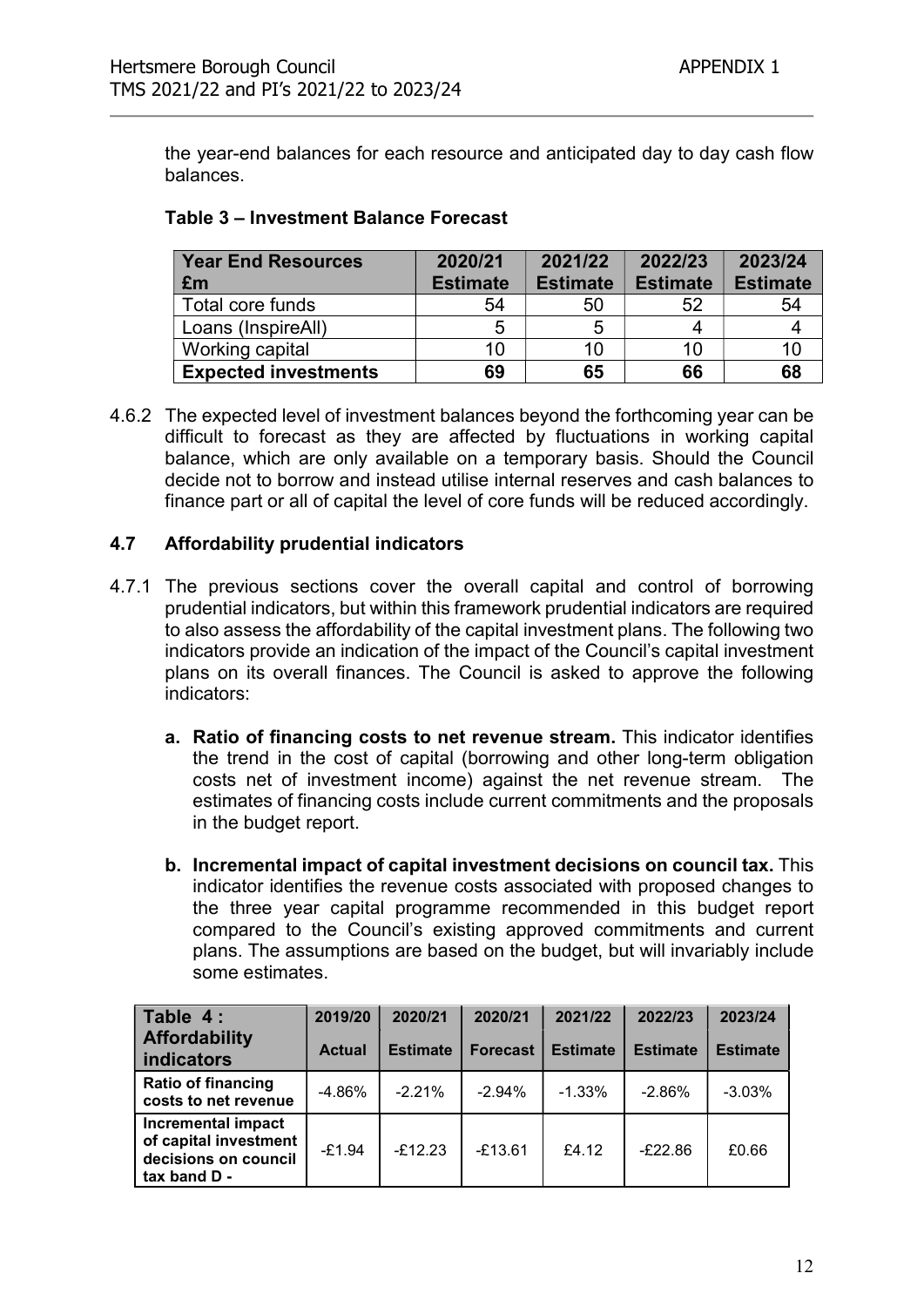N.B: These indicators only reflect the Capital Programme 2020/21 to 2023/24 presented in the 13 January 2021 Executive meeting (EX/21/02) and does not include potential development projects yet to be approved. Currently there is a net return on investment therefore there is a positive impact on Council Tax.

#### Borrowing Projections

4.7.1 The Council's anticpated Treasury position at 31 March 2021, with forward projections are summarised below.

| Em                                                 | 2020/21<br><b>Original</b><br><b>Estimate</b> | 2020/21<br><b>Revised</b><br><b>Forecast</b> | 2021/22<br><b>Estimate</b> | 2022/23<br><b>Estimate</b> | 2023/24<br><b>Estimate</b> |
|----------------------------------------------------|-----------------------------------------------|----------------------------------------------|----------------------------|----------------------------|----------------------------|
| Actual gross debt at 31<br><b>March</b>            |                                               |                                              |                            |                            |                            |
| <b>The Capital Financing</b><br><b>Requirement</b> | 9,956                                         | 10,571                                       | 16,329                     | 15,433                     | 14,518                     |
| Under / (over) borrowing                           | 9,956                                         | 10,571                                       | 16,329                     | 15,433                     | 14.518                     |

#### Table 5 - Borrowing Projections

- 4.8.2 As detailed in 4.3 the CFR figures have been adjusted to include the adjustment A figure.
- 4.8.3 The Council needs to ensure that its gross debt does not, except in the short term, exceed the total of the CFR in the preceding year plus the estimates of any additional CFR for the forthcoming financial year and the following two financial years.
- 4.8.4 The Head of Finance and Business Services can report that the Council complied with this prudential indicator in the current year and does not envisage difficulties for the future. This view takes into account current commitments, existing plans, and the proposals in the draft capital budget report EX/21/02.

#### 4.9 Treasury indicators: Limits to borrowing activity

- 4.9.0 The operational boundary. This is the limit beyond which external debt is not normally expected to exceed. In most cases, this would be a similar figure to the CFR, but may be lower or higher depending on the levels of actual debt and schemes which are being considered.
- 4.9.1 The authorised limit for external debt. A further key prudential indicator represents a control on the maximum level of borrowing. This represents a limit beyond which external debt is prohibited, and this limit needs to be set or revised by the full Council. It reflects the level of external debt which, while not desired, could be afforded in the short term, but is not sustainable in the longer term.
- 4.9.2 This is the statutory limit determined under section 3 (1) of the Local Government Act 2003. The Government retains an option to control either the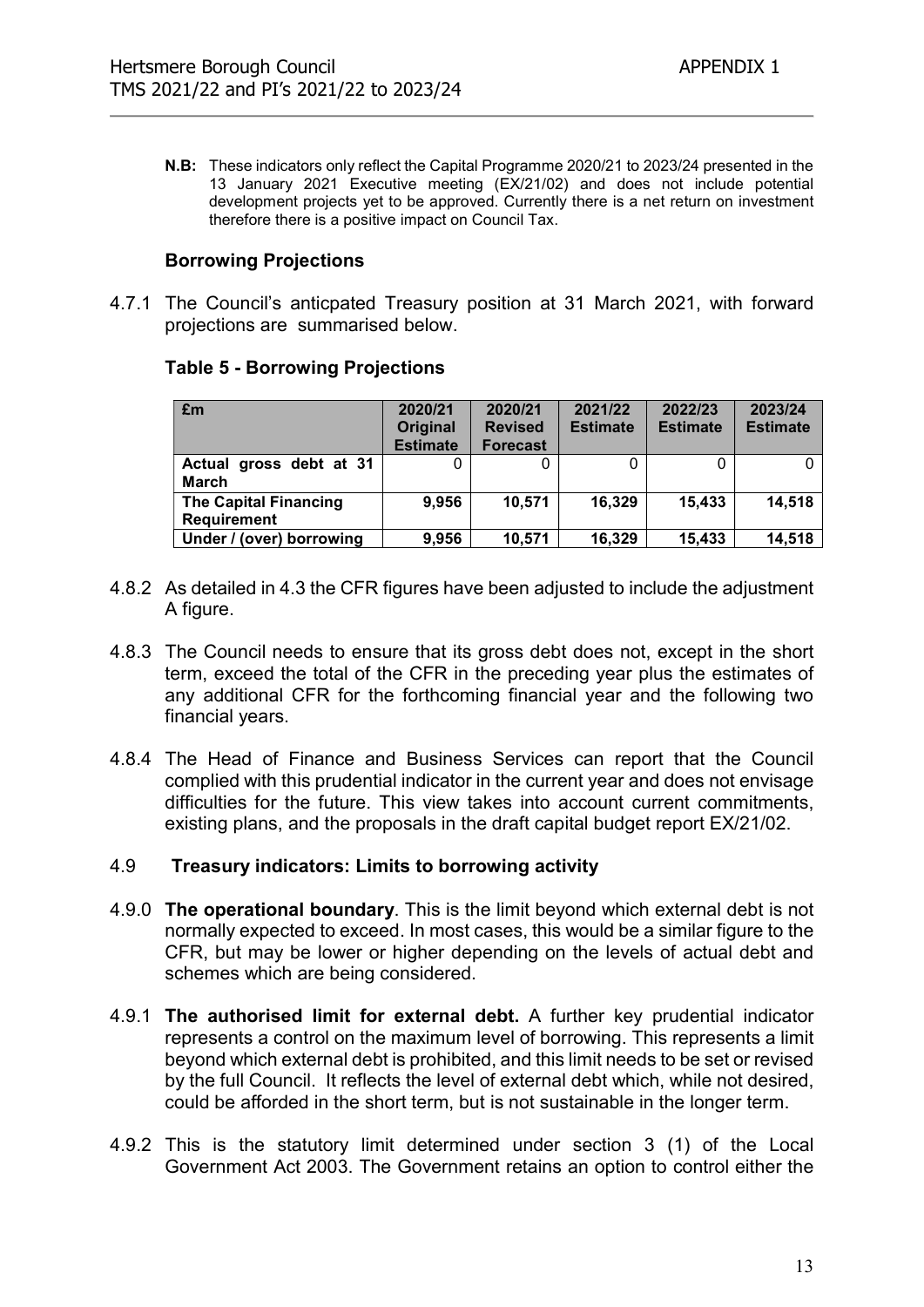total of all councils' plans, or those of a specific council, although this power has not yet been exercised.

4.9.3 The operational boundary. This is the limit beyond which external debt is not normally expected to exceed. In most cases, this would be a similar figure to the CFR, but may be lower or higher depending on the levels of actual debt.

| <b>Table 6: External Debt Limit</b>  | 2020/21<br>£m | 2021/22<br>£m | 2022/23<br>£m | 2023/24<br>£m |
|--------------------------------------|---------------|---------------|---------------|---------------|
| a) Authorised Limit to External Debt | 55            | 55            | 65            | 75            |
| b) Operational Boundary              | 50            | 50            | 60            | 70            |

The Council is asked to approve the following authorised limits:

N.B. The authorised borrowing limits reflect the approved loan facilities to InspireAll (previously known as Hertsmere Leisure Trust) (£5m) and Hertsmere Developments Limited (£50m) as well as the Council's own Capital Programme requirements.

#### Borrowing strategy

4.9.4 The Council may need to borrow in order to fund potential major projects. The exact timing however will depend on project timescales, projected borrowing rates and cashflow requirements. The limits above reflect the fact that Hertsmere are looking at an internal development programme including investment in Hertsmere Developments Limited with an already agreed loan facility of £50 million. The above limits will be reviewed and increased in line with various schemes as they are approved by full Council.

#### Public Works Loan Board (PWLB)

- 4.9.5 The PWLB have for many years provided the lowest borrowing rates available to Local Authorities. Loans are easily accessible and can generally be arranged the same day. The council has secured the "Certainty rate" which offers a 0.20% reduction to the PWLB normal rates. Whilst PWLB rates remain low careful consideration needs to be given as to the timing of any borrowing to ensure that the cost of carry does not outweigh the benefits of low rates.
- 4.9.6 Following the decision by the PWLB on 9 October 2019 to increase their margin over gilt yields by 100bps to 180 basis points on loans lent to local authorities. On 26 November 2020, the PWLB announced a 100bps reduction in new standard and certainty rate loans. There is however a restriction applied whereby the PWLB will not lend to a local authority that plans to buy investment assets primarily for yield in the capital programme. This does however exclude Housing Development.

#### UK Municipal Bonds Agency Plc

4.9.7 The UK Municipal Bonds Agency Plc (The Agency) was established in 2014 as an alternative (or competitor) to the PWLB, with the purpose of reducing borrowing rates for Local Authorities. The Agency is owned by a consortium of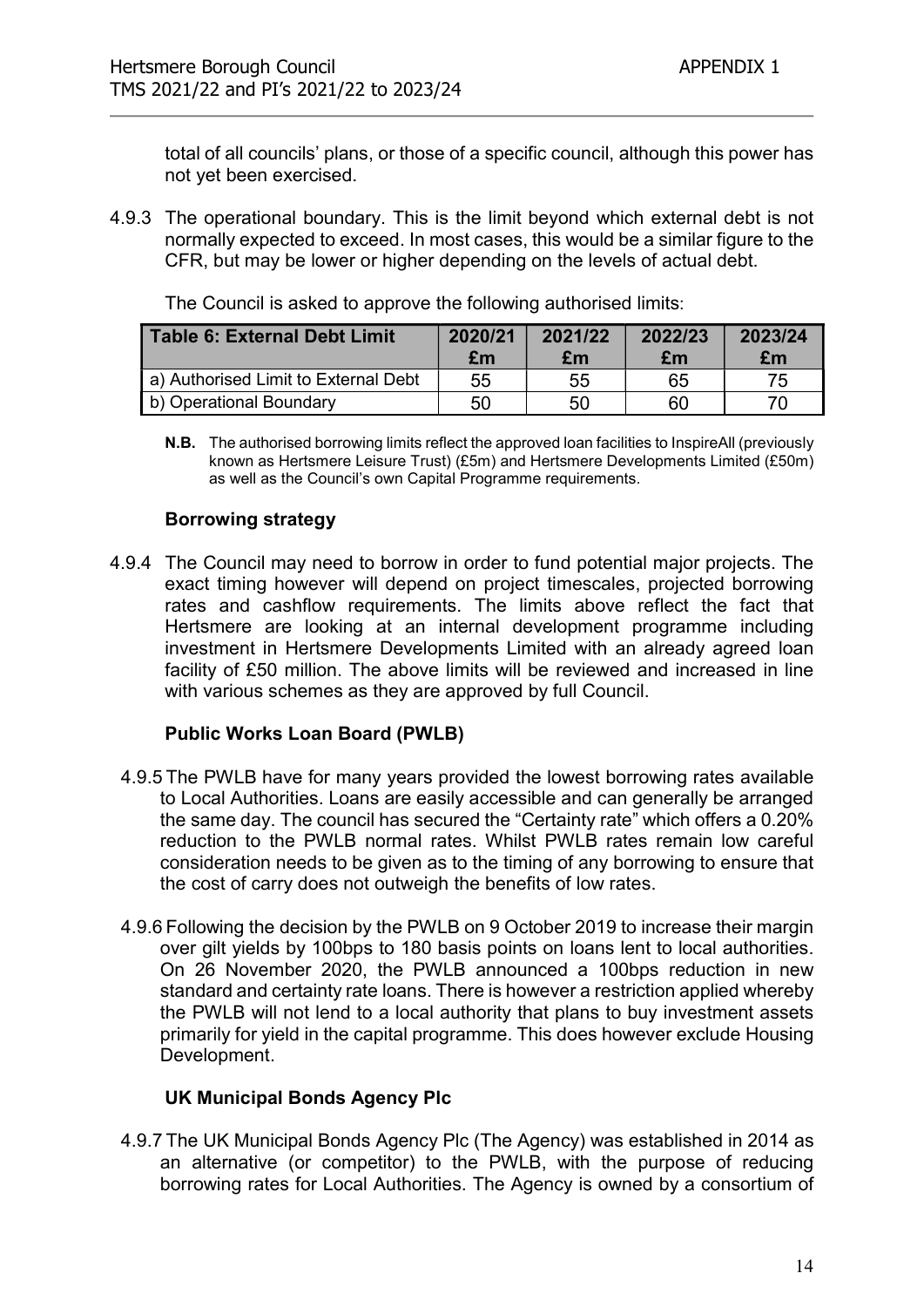local authorities and the LGA and provides loans to LA's for the purpose of financing projects such as infrastructure and housing. The Agency, which raises finance by issuing municipal bonds to capital markets, claims to offer the lowest borrowing rates for Local Authorities and will be a consideration should Hertsmere decide to start borrowing again.

#### 4.10 Treasury management limits on activity

- 4.10.0 There are three debt related treasury activity limits. The purpose of these are to restrain the activity of the treasury function within certain limits, thereby managing risk and reducing the impact of any adverse movement in interest rates. However, if these are set to be too restrictive they can impair the opportunities to reduce costs/improve performance. The indicator limits are:
	- Upper limits on variable interest rate exposure. This identifies a maximum limit for variable interest rates based upon the debt position net of investments;
	- Upper limits on fixed interest rate exposure. This is similar to the previous indicator and covers a maximum limit on fixed interest rates;
	- Maturity structure of borrowing. These gross limits are set to reduce the Council's exposure to large fixed rate sums falling due for refinancing, and are required for upper and lower limits. The Council is asked to approve the following treasury indicators and limits:

| Interest rate exposures                                        | 2020/21      | 2021/22      | 2022/23      |  |  |  |  |
|----------------------------------------------------------------|--------------|--------------|--------------|--|--|--|--|
|                                                                |              |              |              |  |  |  |  |
|                                                                | <b>Upper</b> | <b>Upper</b> | <b>Upper</b> |  |  |  |  |
| <b>Borrowing - Variable</b>                                    | 30%          | 30%          | 30%          |  |  |  |  |
| <b>Borrowing - Fixed</b>                                       | 100%         | 100%         | 100%         |  |  |  |  |
| <b>Investments - Variable</b>                                  | 75%          | 75%          | 75%          |  |  |  |  |
| <b>Investments - Fixed</b>                                     | 100%         | 100%         | 100%         |  |  |  |  |
|                                                                |              |              |              |  |  |  |  |
| Maturity structure of fixed interest rate borrowing 2020/21    |              |              |              |  |  |  |  |
|                                                                |              | Lower        | <b>Upper</b> |  |  |  |  |
| Under 12 months                                                |              | $0\%$        | 100%         |  |  |  |  |
| 12 months to 2 years                                           |              | $0\%$        | 100%         |  |  |  |  |
| 2 years to 5 years                                             |              | 0%           | 100%         |  |  |  |  |
| 5 years to 10 years                                            |              | 0%           | 100%         |  |  |  |  |
| 10 years and above                                             |              | $0\%$        | 100%         |  |  |  |  |
|                                                                |              |              |              |  |  |  |  |
| Maturity structure of variable interest rate borrowing 2020/21 |              |              |              |  |  |  |  |
|                                                                |              | Lower        | <b>Upper</b> |  |  |  |  |
| Under 12 months                                                |              | $0\%$        | 100%         |  |  |  |  |
| 12 months to 2 years                                           |              | $0\%$        | 100%         |  |  |  |  |
| 2 years to 5 years                                             |              | $0\%$        | 100%         |  |  |  |  |
| 5 years to 10 years                                            |              | 0%           | 100%         |  |  |  |  |
| 10 years and above                                             |              | 0%           | 100%         |  |  |  |  |

#### Table 7 - Interest Rate Exposure Limits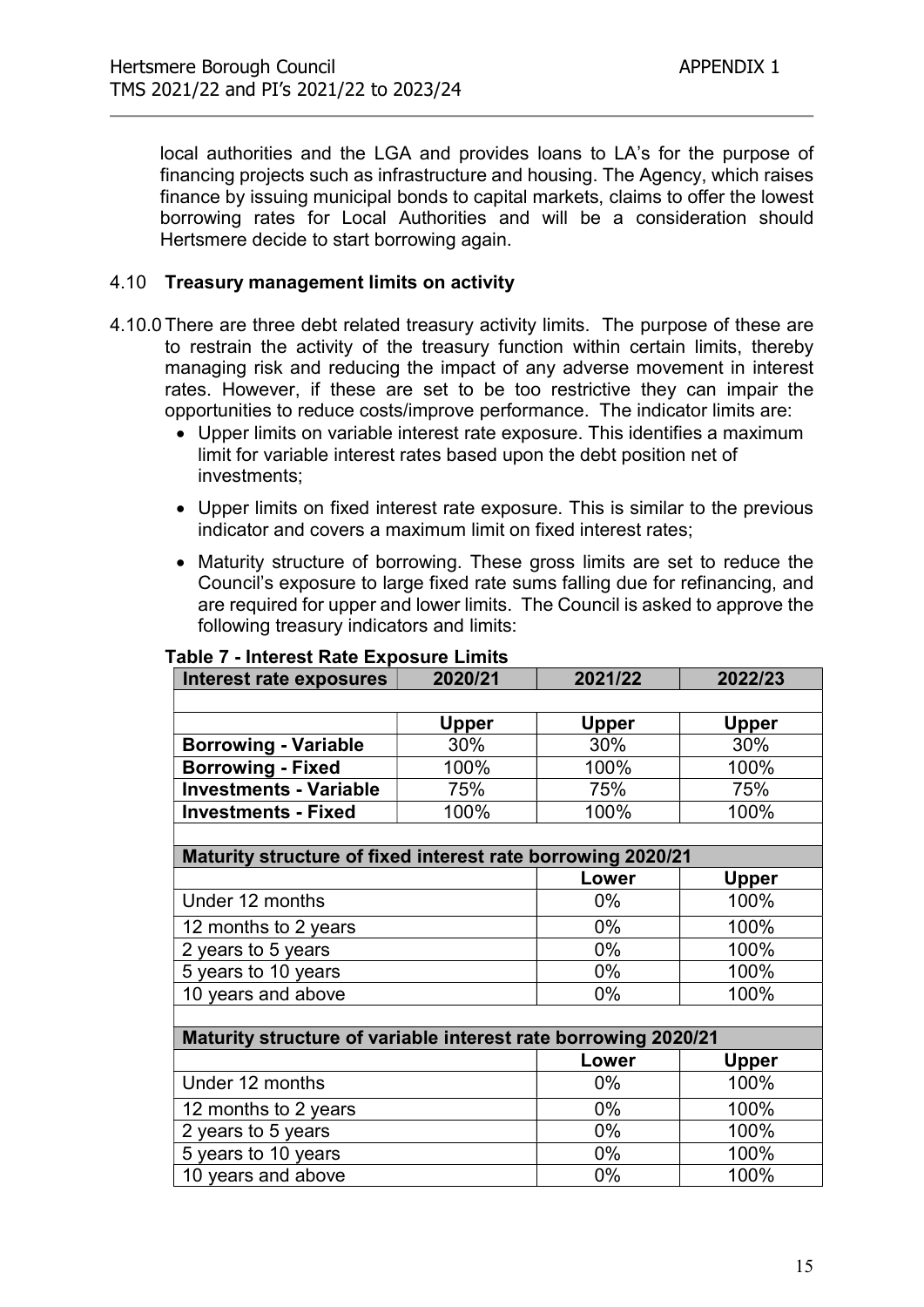#### 4.11 Prospects for interest rates

| lertsmere Borough Council<br>MS 2021/22 and PI's 2021/22 to 2023/24                                                                                                                                                                                                                                                           |               |               |               |        |      |                      |      |        |          |      | <b>APPENDIX 1</b>           |      |      |
|-------------------------------------------------------------------------------------------------------------------------------------------------------------------------------------------------------------------------------------------------------------------------------------------------------------------------------|---------------|---------------|---------------|--------|------|----------------------|------|--------|----------|------|-----------------------------|------|------|
| .11<br><b>Prospects for interest rates</b>                                                                                                                                                                                                                                                                                    |               |               |               |        |      |                      |      |        |          |      |                             |      |      |
| service is to assist the Council to formulate a view on interest rates. Link<br>provided the most recent forecasts which take account of the review of PWLB<br>margins over gilt yields on 25 November 2020, all forecasts below have been<br>reduced by 1%. These are forecasts for certainty rates, gilt yields plus 80bps: |               |               |               |        |      |                      |      |        |          |      |                             |      |      |
| <b>Link Group Interest Rate View</b>                                                                                                                                                                                                                                                                                          |               | 9.11.20       |               |        |      |                      |      |        |          |      |                             |      |      |
| These Link forecasts have been amended for the reduction in PWLB margins by 1.0% from 26.11.20                                                                                                                                                                                                                                | <b>Mar-21</b> | <b>Jun-21</b> | <b>Sep-21</b> | Dec-21 |      | Mar-22 Jun-22 Sep-22 |      | Dec-22 | $Mar-23$ |      | Jun-23 Sep-23 Dec-23 Mar-24 |      |      |
| <b>BANK RATE</b>                                                                                                                                                                                                                                                                                                              | 0.10          | 0.10          | 0.10          | 0.10   | 0.10 | 0.10                 | 0.10 | 0.10   | 0.10     | 0.10 | 0.10                        | 0.10 | 0.10 |
| 3 month ave earnings                                                                                                                                                                                                                                                                                                          | 0.10          | 0.10          | 0.10          | 0.10   | 0.10 | 0.10                 | 0.10 | 0.10   | 0.10     | 0.10 | 0.10                        | 0.10 | 0.10 |
| 6 month ave earnings                                                                                                                                                                                                                                                                                                          | 0.10          | 0.10          | 0.10          | 0.10   | 0.10 | 0.10                 | 0.10 | 0.10   | 0.10     | 0.10 | 0.10                        | 0.10 | 0.10 |
| 12 month ave earnings                                                                                                                                                                                                                                                                                                         | 0.20          | 0.20          | 0.20          | 0.20   | 0.20 | 0.20                 | 0.20 | 0.20   | 0.20     | 0.20 | 0.20                        | 0.20 | 0.20 |
| 5 yr PWLB                                                                                                                                                                                                                                                                                                                     | 0.80          | 0.80          | 0.80          | 0.80   | 0.90 | 0.90                 | 0.90 | 0.90   | 0.90     | 1.00 | 1.00                        | 1.00 | 1.00 |
| 10 yr PWLB                                                                                                                                                                                                                                                                                                                    | 1.10          | 1.10          | 1.10          | 1.10   | 1.20 | 1.20                 | 1.20 | 1.20   | 1.20     | 1.30 | 1.30                        | 1.30 | 1.30 |
| 25 yr PWLB                                                                                                                                                                                                                                                                                                                    | 1.50          | 1.60          | 1.60          | 1.60   | 1.60 | 1.70                 | 1.70 | 1.70   | 1.70     | 1.80 | 1.80                        | 1.80 | 1.80 |

- 4.11.2 Please note that Link have made a slight change to the interest rate forecasts table above for forecasts for 3, 6 and 12 months. Traditionally, they have used LIBID forecasts, with the rate calculated using market convention of 1/8th (0.125%) taken off the LIBOR figure. Given that all LIBOR rates up to 6m are currently running below 10bps, using that convention would give negative figures as forecasts for those periods. However, the liquidity premium that is still in evidence at the short end of the curve means that the rates actually being achieved by local authority investors are still modestly in positive territory. While there are differences between counterparty offer rates, our analysis would suggest that an average rate of around 10 bps is achievable for 3 months, 10bps for 6 months and 20 bps for 12 months.
- 4.11.3 During 2021, Link will be continuing to look at market developments in this area and will monitor these with a view to communicating with clients when full financial market agreement is reached on how to replace LIBOR. This is likely to be an iteration of the overnight SONIA rate and the use of compounded rates and Overnight Index Swap (OIS) rates for forecasting purposes.
- 4.11.4 The coronavirus outbreak has done huge economic damage to the UK and economies around the world. After the Bank of England took emergency action in March to cut Bank Rate to first 0.25%, and then to 0.10%, it left Bank Rate unchanged at its subsequent meetings to 16th December, although some forecasters had suggested that a cut into negative territory could happen. However, the Governor of the Bank of England has made it clear that he currently thinks that such a move would do more damage than good and that more quantitative easing is the favoured tool if further action becomes necessary. As shown in the forecast table above, no increase in Bank Rate is expected in the near-term as economic recovery is expected to be only gradual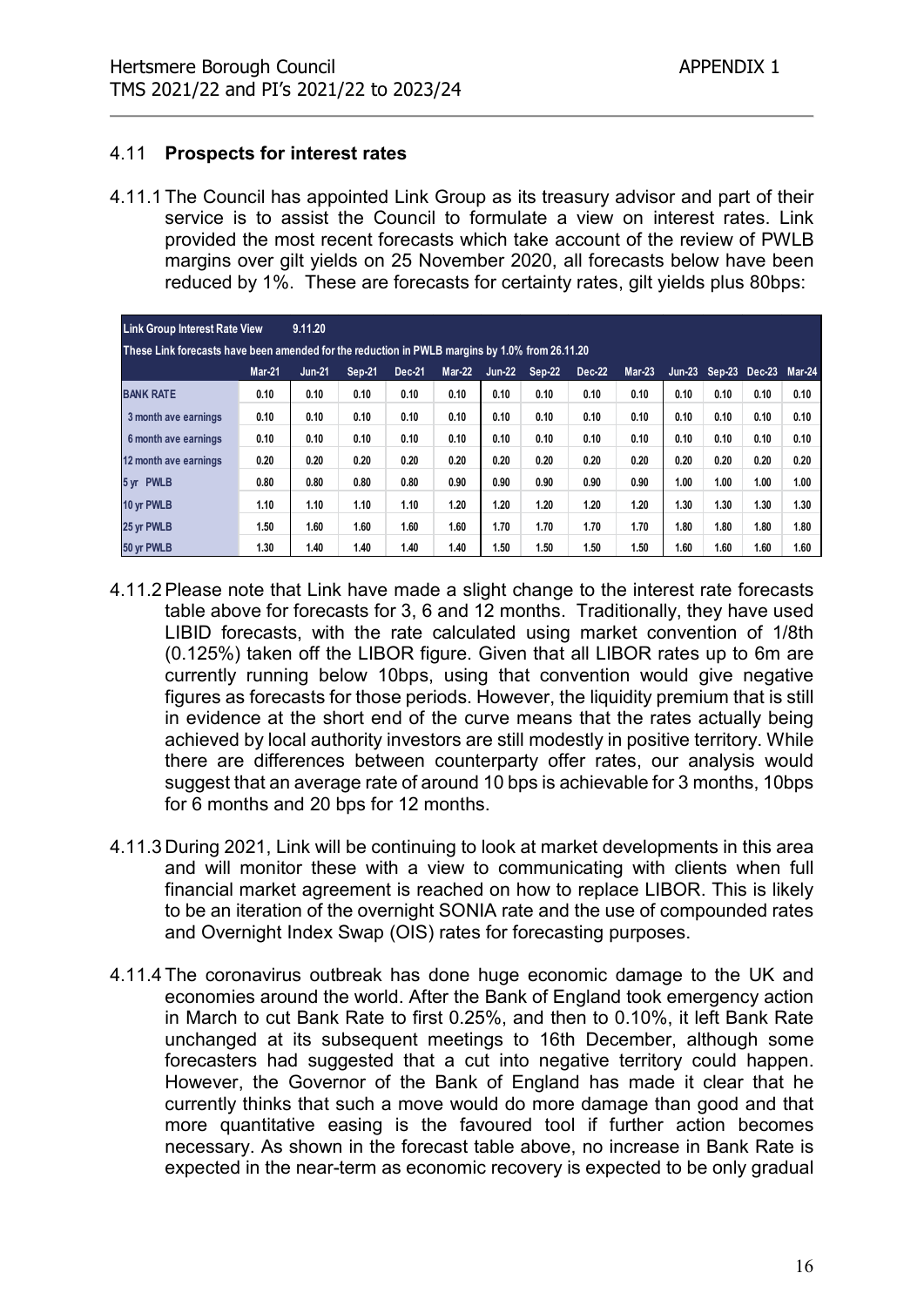and, therefore, prolonged. These forecasts were based on an assumption that a Brexit trade deal would be agreed by 31 December 2020: as this has now occurred, these forecasts do not need to be revised

4.11.5 Gilt yields and PWLB rates have been at remarkably low rates so far during 2020/21. As the interest forecast table for PWLB certainty rates above shows, there is expected to be little upward movement in PWLB rates over the next two years as it will take economies, including the UK, a prolonged period to recover all the momentum they have lost in the sharp recession caused during the coronavirus shut down period. From time to time, gilt yields, and therefore PWLB rates, can be subject to exceptional levels of volatility due to geo-political, sovereign debt crisis, emerging market developments and sharp changes in investor sentiment, (as shown on 9th November when the first results of a successful COVID-19 vaccine trial were announced). Such volatility could occur at any time during the forecast period.

> Q1 2021 0.10% Q1 2022 0.10% Q1 2023 0.10%

#### Investment and borrowing rates

- 4.11.6 Investment returns are likely to remain low during 2021/22 with little increase in the following two years.
- 4.11.7 Borrowing interest rates fell to historically very low rates as a result of the COVID crisis and the quantitative easing operations of the Bank of England: indeed, gilt yields up to 6 years were negative during most of the first half of 20/21. The policy of avoiding new borrowing by running down spare cash balances has served local authorities well over the last few years. The unexpected increase of 100 bps in PWLB rates on top of the then current margin over gilt yields of 80 bps in October 2019, required an initial major rethink of local authority treasury management strategy and risk management. However, in March 2020, the Government started a consultation process for reviewing the margins over gilt rates for PWLB borrowing for different types of local authority capital expenditure.
- 4.11.8 Now that the gap between longer term borrowing rates and investment rates has materially widened, and in the long term Bank Rate is not expected to rise above 0.10%, Hertsmere will continue to use internal borrowing for now whilst monitoring rates and borrow at an appropriate time and utilise borrowing to enhance return on investment.

#### 4.12 Policy on borrowing in advance of need

4.12.1 The Council will not borrow more than or in advance of its needs purely in order to profit from the investment of the extra sums borrowed. Any decision to borrow in advance will be within forward approved Capital Financing Requirement estimates, and will be considered carefully to ensure that value for money can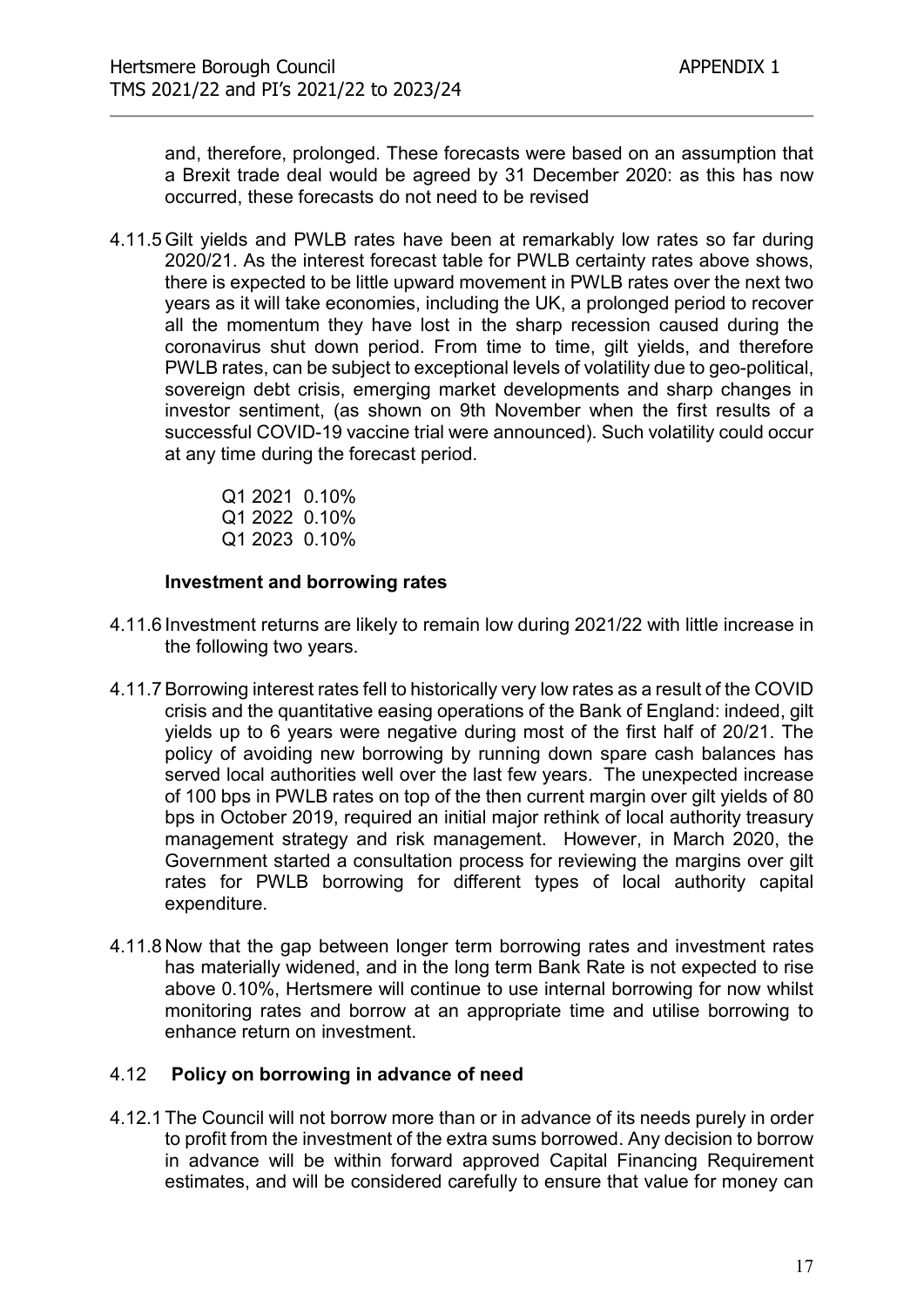be demonstrated and that the Council can ensure the security of such funds.

#### 4.13 Treasury management: Principal sums invested and maturity

4.13.1 This indicator shows the maximum the Council expects to invest for periods longer than 364 days at any point in time and the maturity structure of those investments. It shows the Council's exposure to the possibility of loss that might arise as a result of it having to seek early repayment or redemption of principal sums invested.

#### Table 8 – Investments limits beyond 1 year

| Maximum principal sums invested > 365 days |         |         |         |  |  |  |  |  |  |
|--------------------------------------------|---------|---------|---------|--|--|--|--|--|--|
| £m                                         | 2020/21 | 2021/22 | 2022/23 |  |  |  |  |  |  |
| Principal sums invested >  <br>$365$ days  | £30m    | £40m    | £50m    |  |  |  |  |  |  |

N.B. This reflects the approved loan facilities to InspireAll (previously known as Hertsmere Leisure Trust) (£5m) and Hertsmere Developments Limited (£50m) and excludes any decisions on non - treasury investments (inc. loans).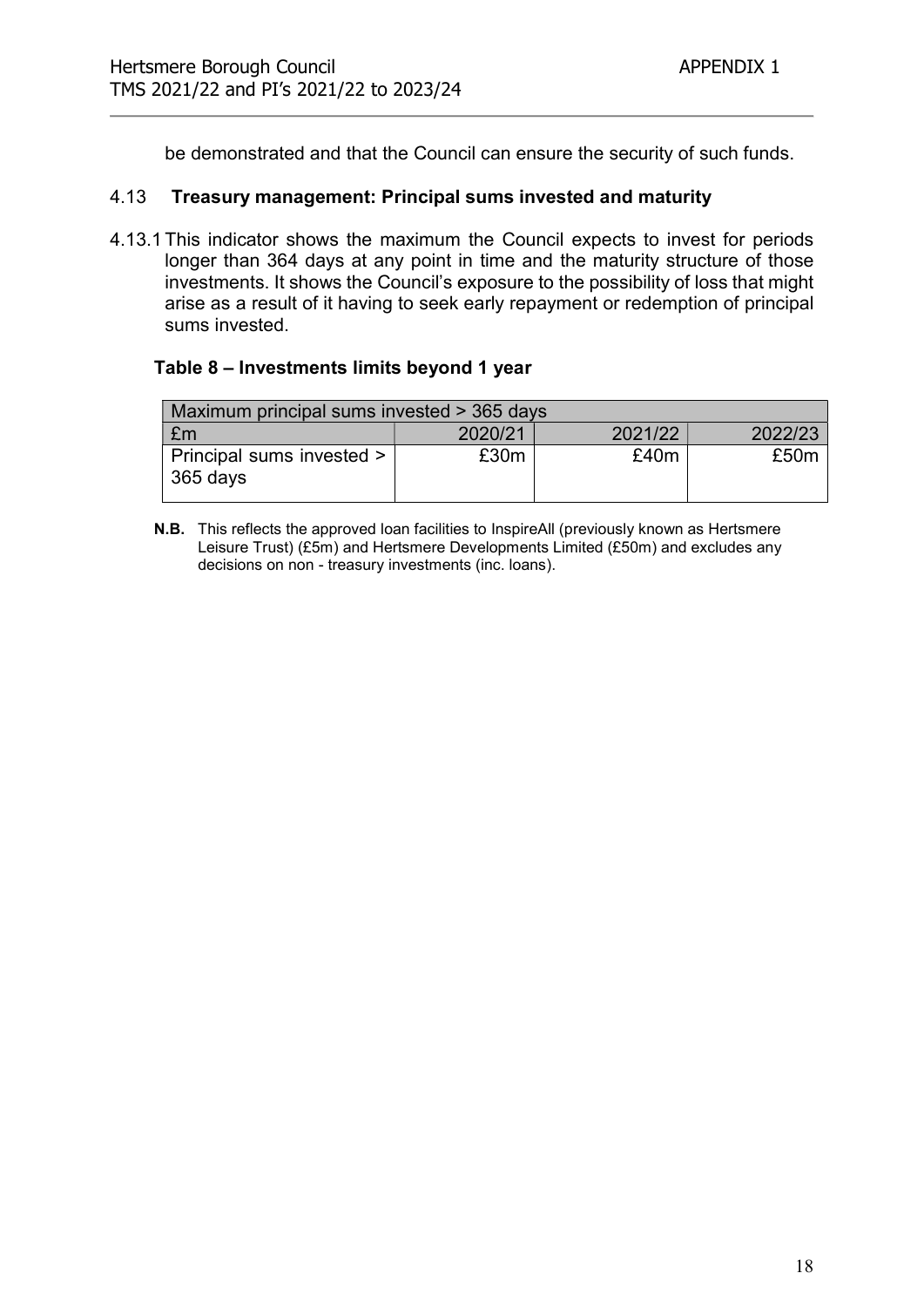# 5 Current Portfolio Position

- 5.11 There is a favourable variance of £175k as at 31 December 2020, having achieved an investment income of £550k against a budget of £375k.
- 5.12 The table below sets out the Councils full year forecast.

| Table 9: Investment Income Forecast 2020/21 |                                       |                                                    |                                             |  |  |  |  |  |  |
|---------------------------------------------|---------------------------------------|----------------------------------------------------|---------------------------------------------|--|--|--|--|--|--|
|                                             | Average<br><b>Investment</b><br>£'000 | <b>Estimated</b><br><b>Return</b><br>$\frac{9}{6}$ | <b>Investment</b><br><b>Income</b><br>£'000 |  |  |  |  |  |  |
| Core Investments                            | 63,200                                | 0.68%                                              | 431                                         |  |  |  |  |  |  |
| InspireAll Loan                             | 4,847                                 | 4.50%                                              | 218                                         |  |  |  |  |  |  |
| <b>Total / Average</b>                      | 68,044                                | 0.95%                                              | 649                                         |  |  |  |  |  |  |
| <b>Budget</b>                               | 47,000                                | 1.08%                                              | 500                                         |  |  |  |  |  |  |
| <b>Variance</b>                             | 21,044                                | $-0.13%$                                           | 149                                         |  |  |  |  |  |  |

- 5.13 The forecast interest surplus has arisen in part as a result of having greater than anticipated balances available to invest throughout 2020/21, due to:
	- Increased cash balances due to Covid-19 related grant income held for payment
	- Prudent and conservative budgeting of investment income.
	- Delays with capital spend.
	- Provisions in final accounts, which have yet to materialise in cash terms.
- 5.14 Investment rates have fluctuated due to the uncertainty around Covid-19 and Brexit. Forward dealing and dealing at opportune times have resulted in higher investment income levels. Also there is interest from the loan to InspireAll as they have now fully drawn down the loan.
- 5.15 The investment portfolio, currently £68.3m (as at December 2020), is expected to reduce to £68.0m by the 31 March 2021. This is due to the cash flow requirements such as Council tax and Business rates income being paid over the first ten months of the year thus reducing investment balances in the final two months of the year.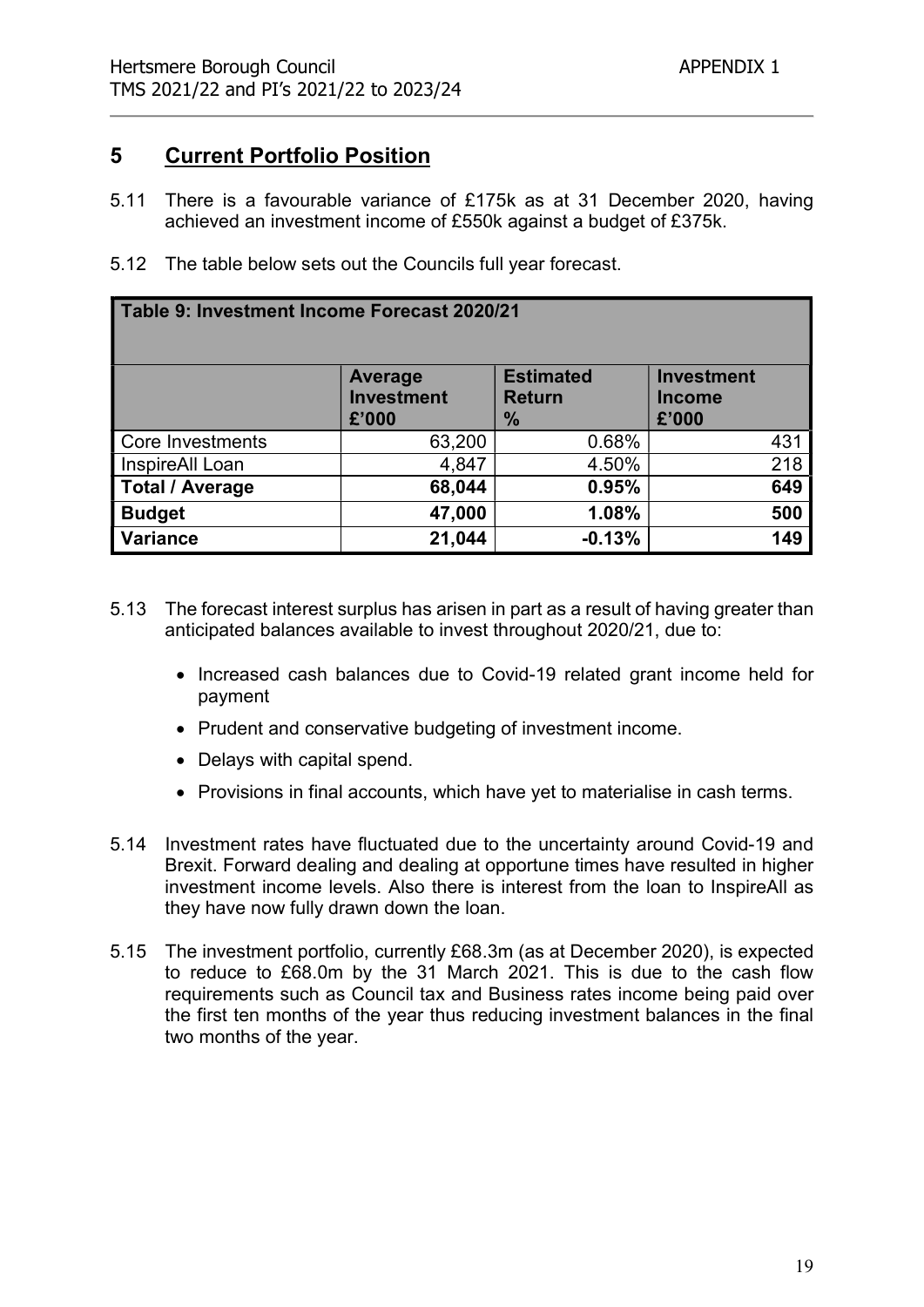# 6 Annual Investment Strategy

#### 6.11 Investment Policy

- 6.11.1 The Council's investment policy has regard to the MHCLG's Guidance on Local Government Investments ("the Guidance") and the revised CIPFA Treasury Management in Public Services Code of Practice and Cross Sectoral Guidance Notes ("the CIPFA TM Code"). The Council's investment priorities will be:
	- (a) the Security of capital;
	- (b) the Liquidity of its investments; and
	- (c) the Yield.
- 6.11.2 In accordance with the above guidance from the MHCLG and CIPFA, and in order to minimise the risk to investments, the Council applies minimum acceptable credit criteria in order to generate a list of highly creditworthy counterparties which also enables diversification and thus avoidance of concentration risk. The key ratings used to monitor counterparties are the Short Term and Long Term ratings.
- 6.11.3 Ratings will not be the sole determinant of the quality of an institution; it is important to continually assess and monitor the financial sector on both a micro and macro basis and in relation to the economic and political environments in which institutions operate. The assessment will also take account of information that reflects the opinion of the markets. To achieve this consideration the Council will engage with its advisors to maintain a monitor on market pricing such as "credit default swaps" and overlay that information on top of the credit ratings.
- 6.11.4 The Council will aim to achieve the optimum return on its investments commensurate with proper levels of security and liquidity. The risk appetite of this Council is low in order to give priority to security of its investments.
- 6.11.5 Investments will be made with reference to the core balance and cash flow requirements and the outlook for short-term interest rates (i.e. rates for investments up to 12 months). Greater returns are usually obtainable by investing for longer periods. While most cash balances are required in order to manage the ups and downs of cash flow (amend as appropriate), where cash sums can be identified that could be invested for longer periods, the value to be obtained from longer term investments will be carefully assessed.
- 6.11.6 If it is thought that Bank Rate is likely to rise significantly within the time horizon being considered, then consideration will be given to keeping most investments as being short term or variable.
- 6.11.7 Conversely, if it is thought that Bank Rate is likely to fall within that time period, consideration will be given to locking in higher rates currently obtainable, for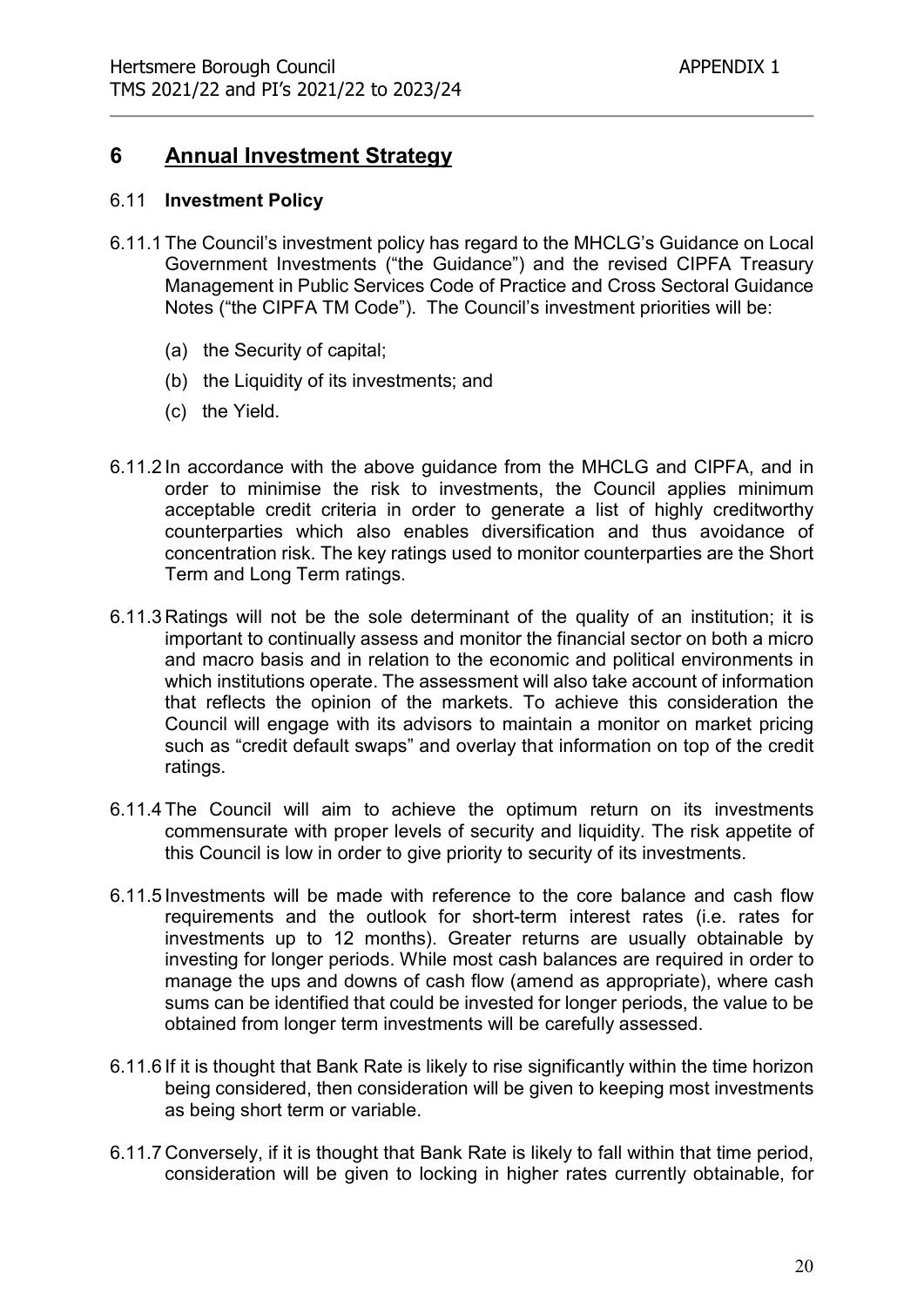longer periods.

#### 6.12 Interest rate expectations

- 6.12.1 Bank Rate is unlikely to rise from 0.10% for a considerable period. It is very difficult to say when it may start rising so it may be best to assume that investment earnings from money market-related instruments will be sub 0.50% for the foreseeable future.
- 6.12.2 Bank Rate forecasts for financial year ends (March) are:
	- 2020/21 0.10%
	- $\cdot$  2021/22 0.10%
	- 2022/23 0.10%
	- 2023/24 0.10%

The overall balance of risks to economic growth in the UK is probably now skewed to the upside, but is subject to major uncertainty due to the virus and how quickly successful vaccines may become available and widely administered to the population. It may also be affected by what, if any, deal the UK agrees as part of Brexit.

There is relatively little UK domestic risk of increases or decreases in Bank Rate and significant changes in shorter term PWLB rates. The Bank of England has effectively ruled out the use of negative interest rates in the near term and increases in Bank Rate are likely to be some years away given the underlying economic expectations. However, it is always possible that safe haven flows, due to unexpected domestic developments and those in other major economies, or a return of investor confidence in equities, could impact gilt yields, (and so PWLB rates), in the UK.

#### 6.13 Types of Investments

- 6.13.1 As detailed in the Treasury Code of practice "Local authorities are not constrained by law in the types of investments they may make or the investment instruments they may use". However in practice they are constrained by DCLG guidance which stresses "the prudent investment strategy of security, liquidity and yield". Investment regulations and DCLG guidance also "distinguish between 'specified' and 'non-specified' investments, the latter requiring greater scrutiny by local authorities".
- 6.13.2 Investment instruments identified for use in the financial year are listed below under the 'specified' and 'non-specified' investment categories.
- 6.13.3 Specified Investments The Council will invest in "specified" investments that meet the criteria of a "specified" investment as detailed in the MHCLG guidance. These will be those that will have high security and high liquidity, denominated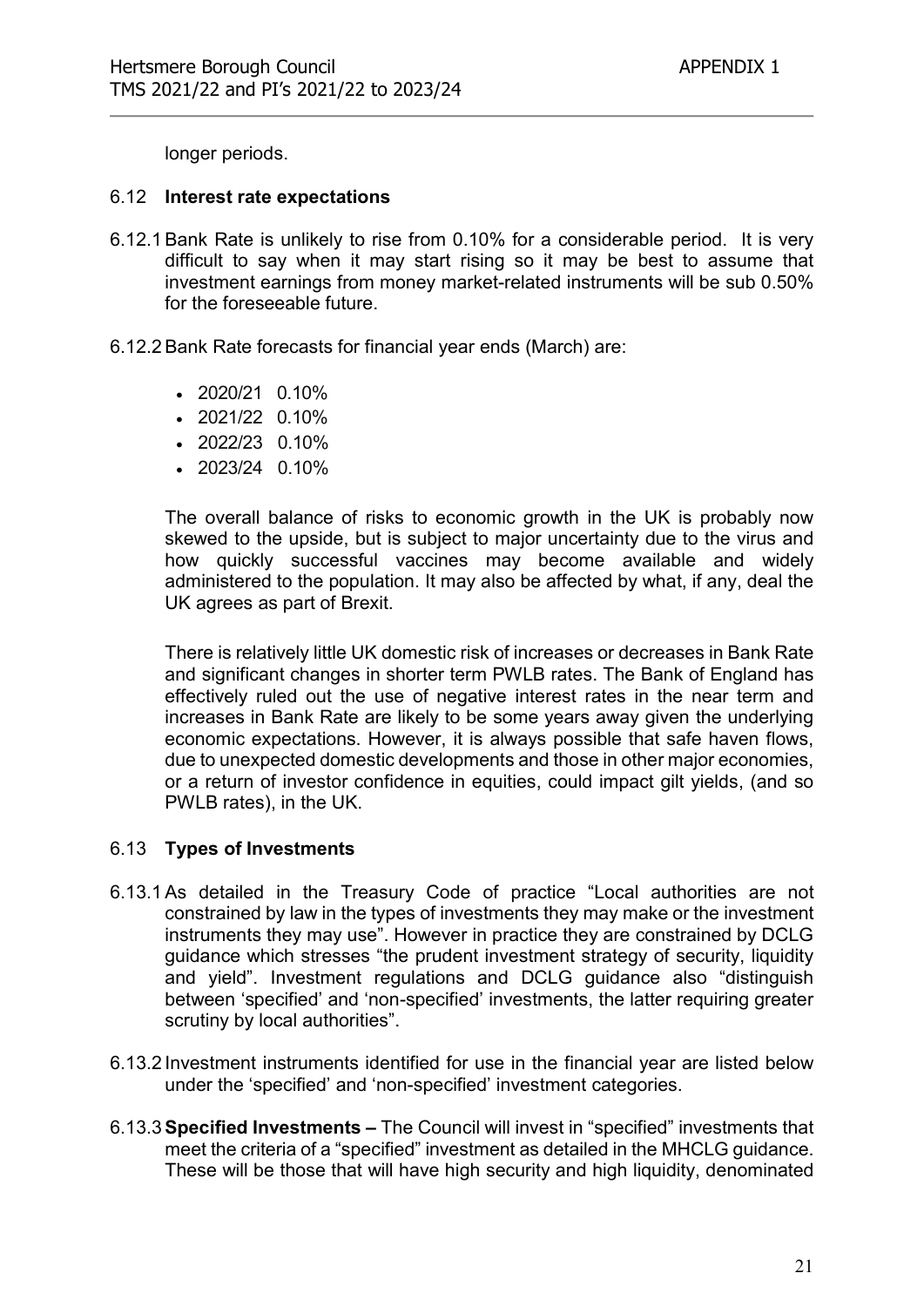in sterling and not a long term investment i.e. maturity date of no more than 12 months. The investment is not defined as capital expenditure.

The specified investments in which the Council can invest in are:

- The UK Government
- Debt Management Office Accounts
- UK Local Authorities and Parish Councils
- Term deposits with institutions or investment schemes with a credit rating that meets the criteria detailed in section 8.
- Money Market funds with AAA rating including those with a variable asset value.
- Enhanced Money market funds with AAA rating
- 6.13.4 Non-specified Investments The Council's policy is to invest in non-specified investments, which meet all the criteria of the specified investments above, save for duration of investment. This includes but is not limited to term deposits and Certificates of deposit issued by banks or building societies and deposits beyond 12 months, which meet the criteria as set out in the investment strategy below.
- 6.13.5 Unrated/lower rated Building Societies were added to the investment strategy following approval by the Audit Committee in July 2017. Where the Building Society does not have a credit rating the Council will invest up to a maximum of £3m for max duration of 6 months providing the counterparty has an asset size of at least £3Bn. This effectively permits investments into the top 10 Building Societies by size.
- 6.13.6 The Council will place deposits in accordance with the Link Asset Services' matrix recommended colour durations, and where possible spread the amounts and dates of maturing investments as evenly as possible over this period. This avoids an excess of investments maturing in any one particular time and helps towards a more stable rate of return.

#### 6.14 Creditworthiness policy

- 6.14.1 This Council uses the creditworthiness service provided by its Treasury consultants; Link Asset Services. This service has been progressively enhanced over recent years and now uses a sophisticated modelling approach with credit ratings from all three rating agencies - Fitch, Moodys and Standard and Poors, forming the core element. However, it does not rely solely on the current credit ratings of counterparties but also uses the following as overlays:
	- credit watches and credit outlooks from credit rating agencies
	- CDS spreads to give early warning of likely changes in credit ratings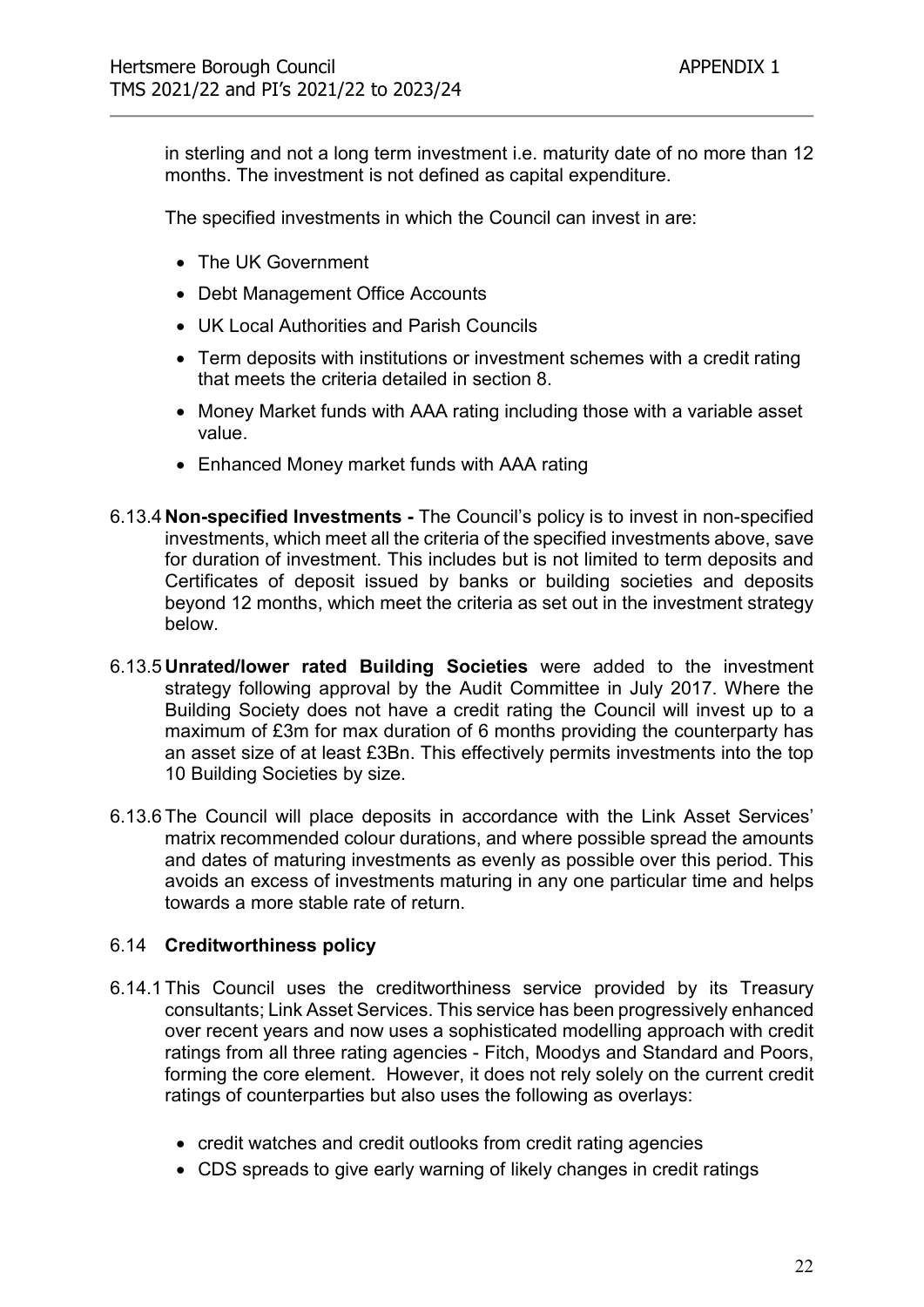- sovereign ratings to select counterparties from only the most creditworthy countries
- 6.14.2 This modelling approach combines credit ratings, credit watches and credit outlooks in a weighted scoring system, which is then combined with an overlay of CDS spreads for which the end product is a series of colour code bands which indicate the relative creditworthiness of counterparties. These colour codes are also used by the Council to determine the duration for investments and are therefore referred to as durational bands. The Council is satisfied that this service gives a much improved level of security for its investments. It is also a service which the Council would not be able to replicate using in house resources.
- 6.14.3 The Council will therefore use counterparties within the following durational bands:
	- Yellow 5 years
	- Purple 2 years
	- Blue 1 year (applies to nationalised or semi nationalised UK Banks)
	- Orange 1 year
	- Red 6 months
	- Green 100 days
	- No Colour not to be used
- 6.14.4 All credit ratings will be monitored regularly. The Council is alerted to changes to ratings of all three agencies through its use of the Link Asset Service creditworthiness service.
	- if a downgrade results in the counterparty/investment scheme no longer meeting the Council's minimum criteria, its further use as a new investment will be withdrawn immediately. Consideration will also be given to terminating existing investments where appropriate.
	- in addition to the use of Credit Ratings the Council will be advised of information in movements in Credit Default Swap against the iTraxx benchmark and other market data on a weekly basis. Extreme market movements may result in downgrade of an institution or removal from the Council's lending list.
- 6.14.5 Sole reliance will not be placed on the use of this external service. In addition the Council will also use market data and market information from credible sources such as financial times, information on government support for banks and the credit ratings of that government support.

#### 6.15 Counterparty and Group Limits

6.15.1 As well as using the Link Asset Services' matrix, the Council will limit its exposure to any one particular Institution or group of banks, for example the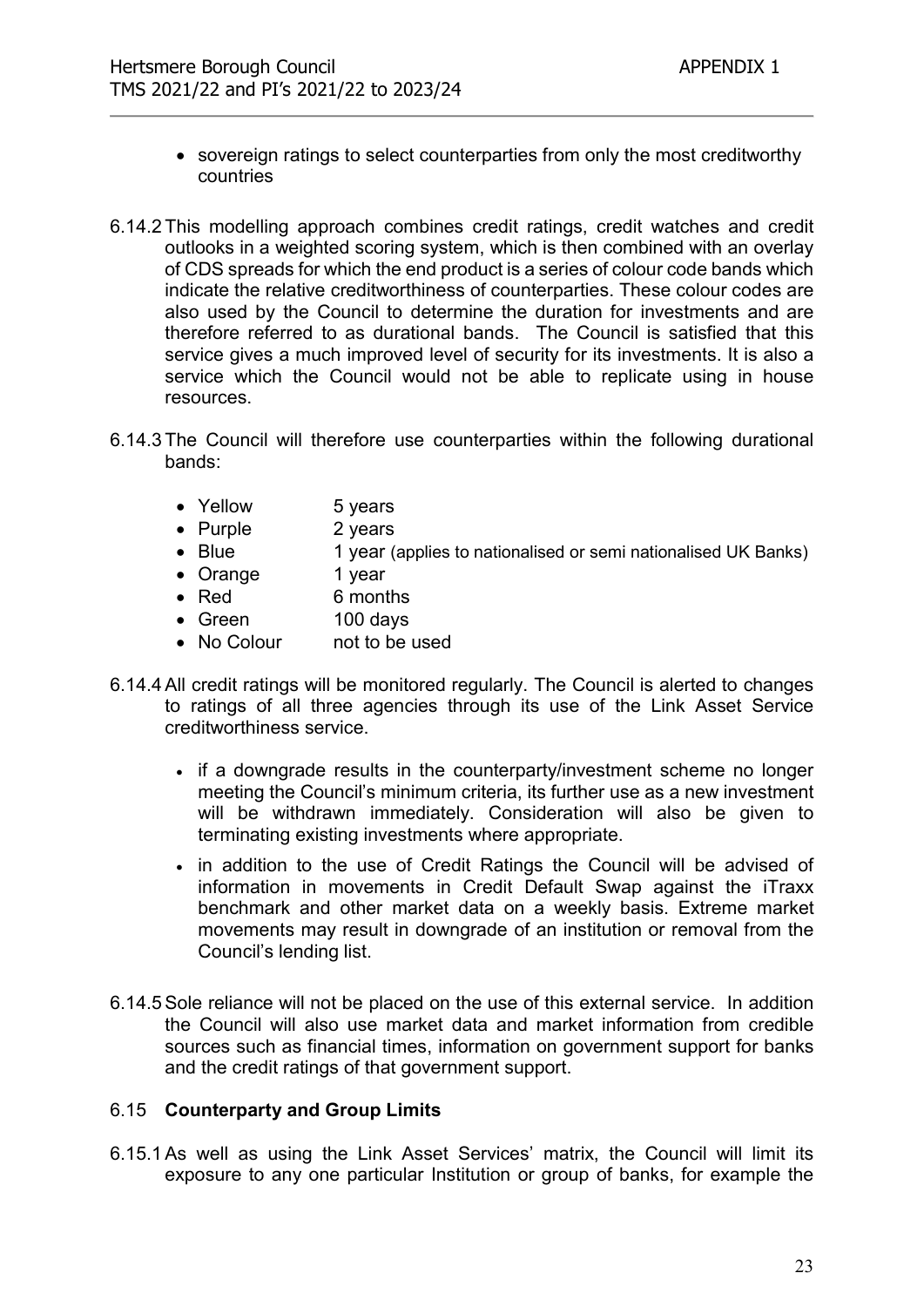Lloyds Group and Santander Group. The Council will adopt a tiered exposure using Fitch long term (or equivalent from other agencies if Fitch does not provide) to determine the amount of funds placed with each institution. The DMO account, UK Government and Local Authorities and UK part nationalised banks will have a separate limit of £10m. Money market funds will have a credit limit of £10m per fund.

#### 6.16 Time and monetary limits applying to investments.

6.16.1 The time and monetary limits for institutions on the Council's counterparty list are as follows (these will cover both specified and non-specified investments):

|                                                                               | <b>Fitch Long</b><br>term Rating<br>(or equivalent) | Money and/or %<br>Limit | <b>Time</b><br>Limit                                             |
|-------------------------------------------------------------------------------|-----------------------------------------------------|-------------------------|------------------------------------------------------------------|
| <b>Higher Quality Rated Banks</b>                                             | <b>AAA</b><br>$AA+$<br>AA,<br>$AA-$                 | £10m (was £8m)          | As per Link<br>recommended<br>duration                           |
| <b>Medium Quality Rated Non UK</b><br><b>Banks</b>                            | $A+$<br>A                                           | E4m                     | As per Link<br>recommended<br>duration                           |
| <b>UK Medium Quality Rated</b><br><b>Banks and Building Societies</b>         | $A+$<br>A                                           | E6m                     | As per Link<br>recommended<br>duration                           |
| Part nationalised*<br>(Currently only RBS/Natwest fall<br>into this category) | N/A                                                 | £10m                    | As per Link<br>recommended<br>duration -<br><b>Currently 1yr</b> |
| <b>Unrated Building Societies or</b><br>with rating below A                   | Min £3B Asset<br><b>Size</b>                        | E3m                     | <b>6 Months</b>                                                  |
| <b>Barclays Bank - Council's</b><br>banker.                                   | N/A                                                 | £5m                     | <b>Daily limit</b>                                               |
| <b>DMADF</b>                                                                  | <b>AAA</b>                                          | unlimited               | 5yrs                                                             |
| Local authorities                                                             | N/A                                                 | £10m                    | 5yrs                                                             |
| <b>Money market funds</b>                                                     | <b>AAA</b>                                          | £10m (was £8m)          | liquid                                                           |
| <b>Enhanced Money market funds</b>                                            | <b>AAA</b>                                          | £8m                     | liquid                                                           |

#### Table 11 – Investment limits

6.16.2 It is proposed to increase the MMF & Banks to £10m due to lower interest rates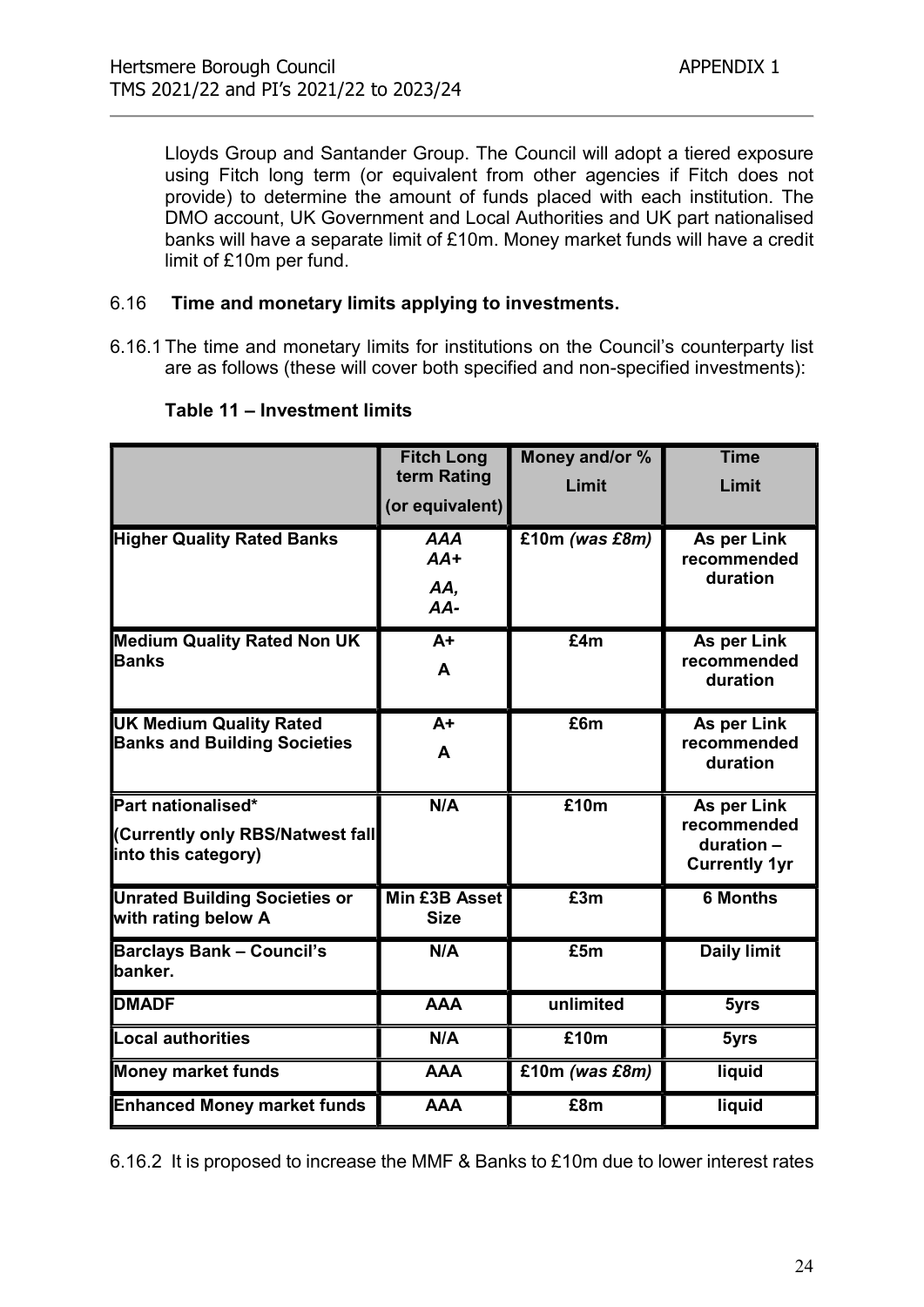6.16.3 The council will endeavour to diversify its investment portfolio by country, group and institution. However, the Council may decide to limit counterparty diversification by investing in Countries such as the UK, Canada and Australia where there is greater understanding about economy and Government intention such as desire to support institutions from defaulting.

#### 6.17 Sovereign limits

6.17.1 The Council has determined that it will only use approved counterparties from countries with a minimum sovereign credit rating of AAA (or equivalent from other agencies if Fitch does not provide). This list will be added to, or deducted from; by officers should ratings change in accordance with this policy. However this does not extend to the UK which is currently rated AA+ by Fitch.

#### 6.18 Current AAA Rated Countries by Fitch:

- United States
- Germany
- Australia
- Switzerland
- Denmark
- Luxembourg
- Netherlands
- Norway
- Sweden
- Singapore

No more than 30% of the total portfolio is to be invested in any one country, except the UK.

#### 6.19 Money Market Funds (MMF)

6.19.1 Money market funds are mutual funds that invest in short-term debt instruments. They provide the benefits of pooled investment, as investors can participate in a more diverse and high-quality portfolio than they otherwise could individually. Like other mutual funds, each investor who invests in a money market fund is considered a shareholder of the investment pool, a part owner of the fund. Money market funds are actively managed within rigid and transparent guidelines to offer safety of principal, liquidity and competitive sector-related returns. The Council will invest in both Constant Net Value (C-Nav) and Variable Asset value (V-Nav) asset classes.

#### 6.20 Enhanced Money Market Funds

6.20.1 These are similar to Money market funds in that they use pooled cash to invest into various products and counterparties. In order to be classified and rated as a MMF the fund is required to adhere to strict rules regarding the investment types and average days until maturity of the portfolio. Enhanced funds can vary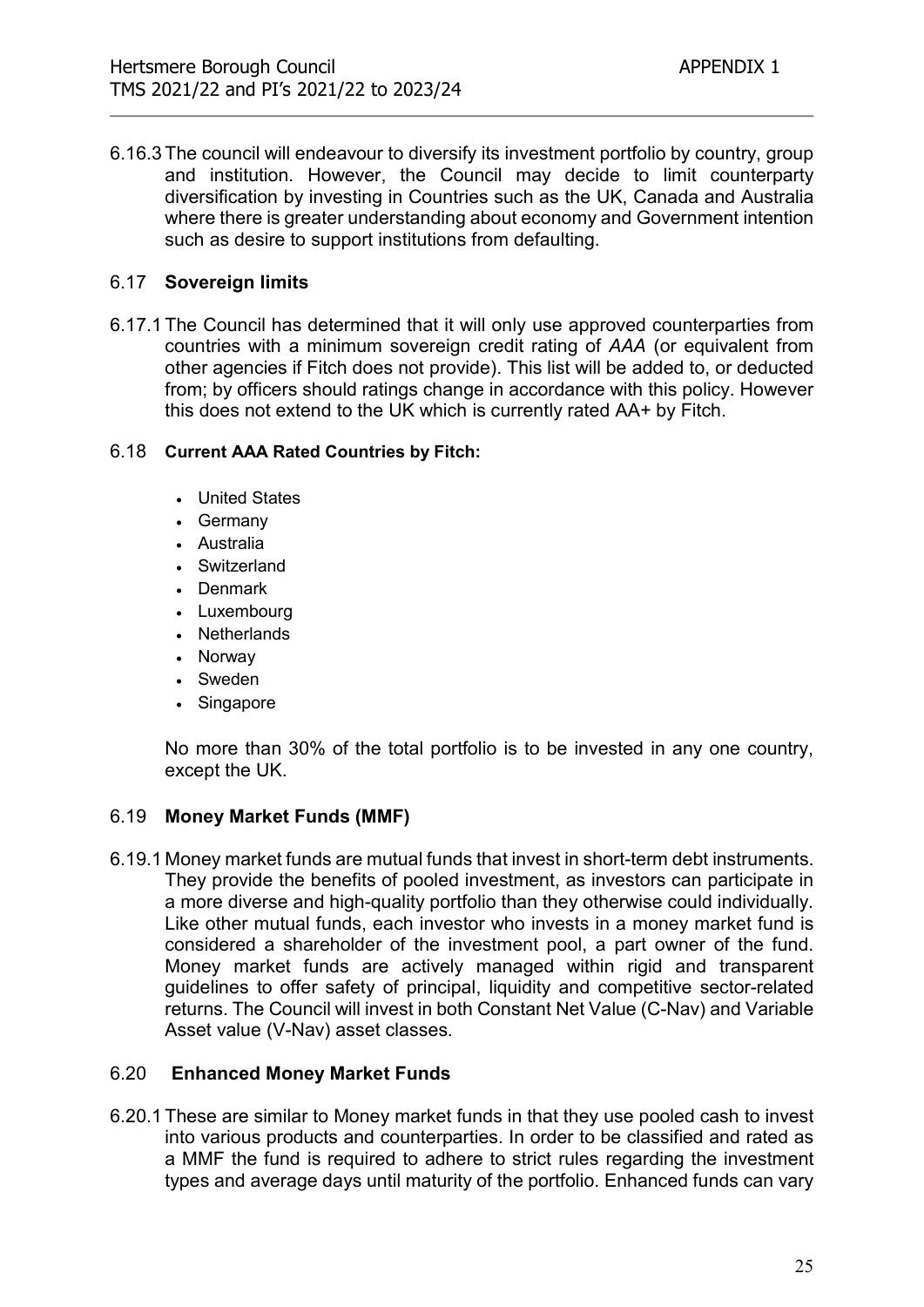but will generally be slightly longer dated which means they lose their MMF categorisation. The rating of the funds can vary as they are not constrained by the MMF classification however the council will only use enhanced money market funds which are AAA rated. Although these funds are highly liquid as they can be redeemed within 2-3 days they are designed to be invested for 6 to 12 months as there can be some volatility in the asset value and yield.

#### 6.21 Main Bankers - Barclays

6.21.1 Currently the council utilises Money Market funds for short-term liquidity purposes, however each payment transaction is subject to a chaps charge (bank charge). It is therefore proposed that in addition to the limits set under the main investment strategy, Barclays as our main banker will be further utilised for liquidity purposes. This will involve having balances of up to £5m held in the council business premium account through the use of the banks sweeping system and up to £10m in the instant access business premium account thus avoiding bank charges and allowing cash flow liquidity.

#### 6.22 Unrated/lower rated Building Societies

6.23 The Audit Committee were delegated authority by Council to consider the use of unrated/lower rated Building Societies following the approval of the TMS for 2017/18. The Audit committee at their meeting 31 July 2017 recommended the inclusion of unrated Building Societies within the TMS provided that they held a minimum asset size of £3Bn.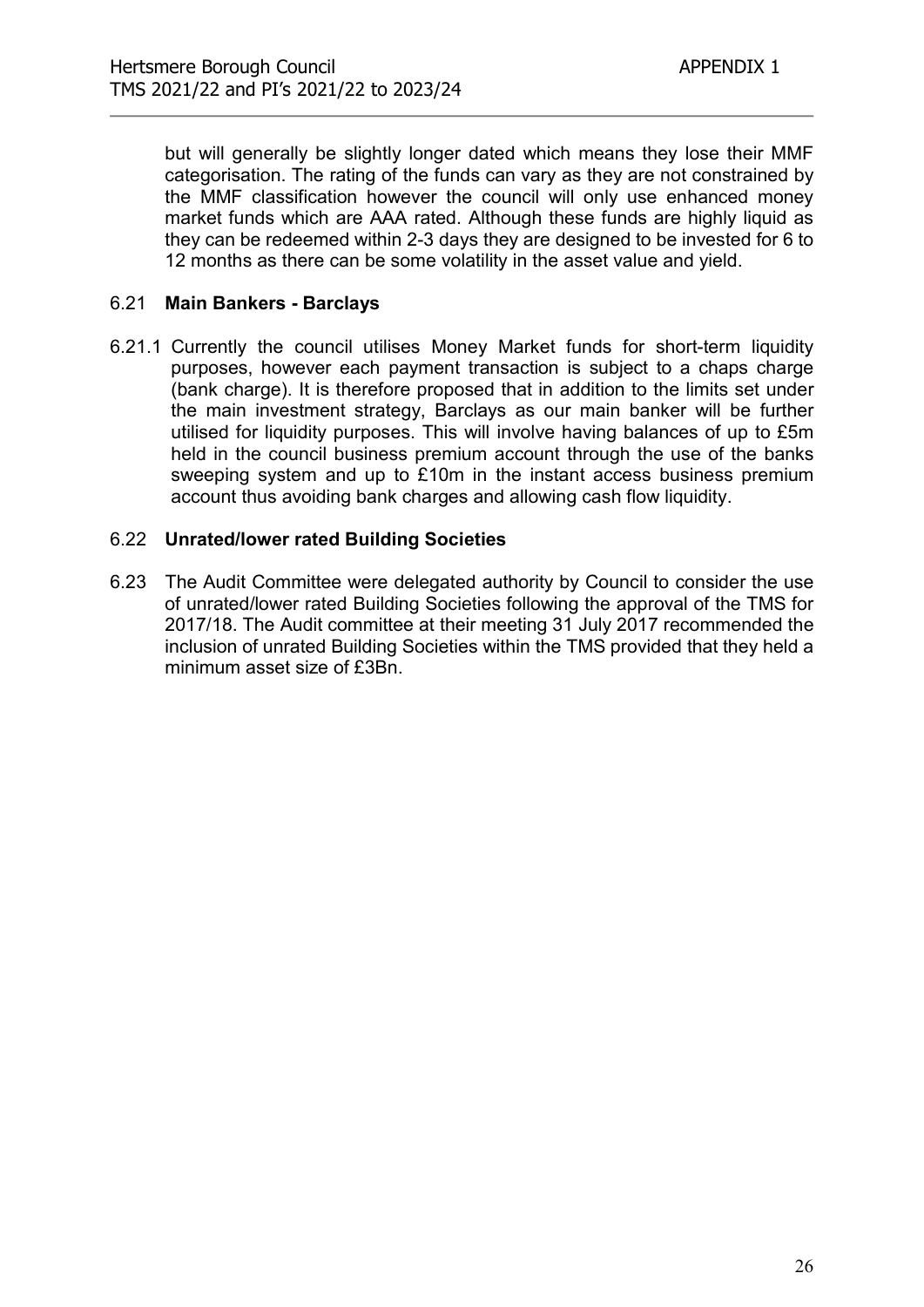# 7 Risk Implications

#### 7.11 Monitoring

7.11.1 On a Quarterly basis Officers will report to the Financial Monitoring Panel providing details of new investments, rate of returns and highlighting changes to sovereign rating, group limits and any other relevant treasury issues that may arise.

#### 7.12 MIFID

- 7.12.1 The European Union Markets in Financial Instruments Directive brought in on the 3 January 2018 means that all financial services such as banks, brokers, advisers and fund managers are required to treat Local Authorities in the same way as they would individuals and small businesses. The council has therefore elected to opt up its status to a professional client to allow it to continue to interact with these counterparties and continue to deal in the products currently utilised.
- 7.12.2 To this end Hertsmere is adopting the approach endorsed by the LGA by electing to return to professional status. This process involved notifying all our investment managers, advisors, brokers etc. that the Council wished to opt up to Professional Status and evidencing the Councils competence to do so.
- 7.12.3 Having opted in the Council are required to disclose on a yearly basis any material changes that could impact our status and it was recommended that this position be reported annually in the Treasury Management Strategy (TMS) and end of year report to Audit Committee. Hertsmere still meets all the required tests to enable it to opt up to Professional Status.
- 7.12.4 It should be noted that the election to Professional status has not resulted in any additional risk or change in approach as this decision was to maintain the professional status offered to the Council prior to MIFID. The Council will continue to undertake investments in accordance with the approved TMS and the Prudential Code and officers will continue to look to secure the optimum return on investments commensurate with proper levels of security and liquidity.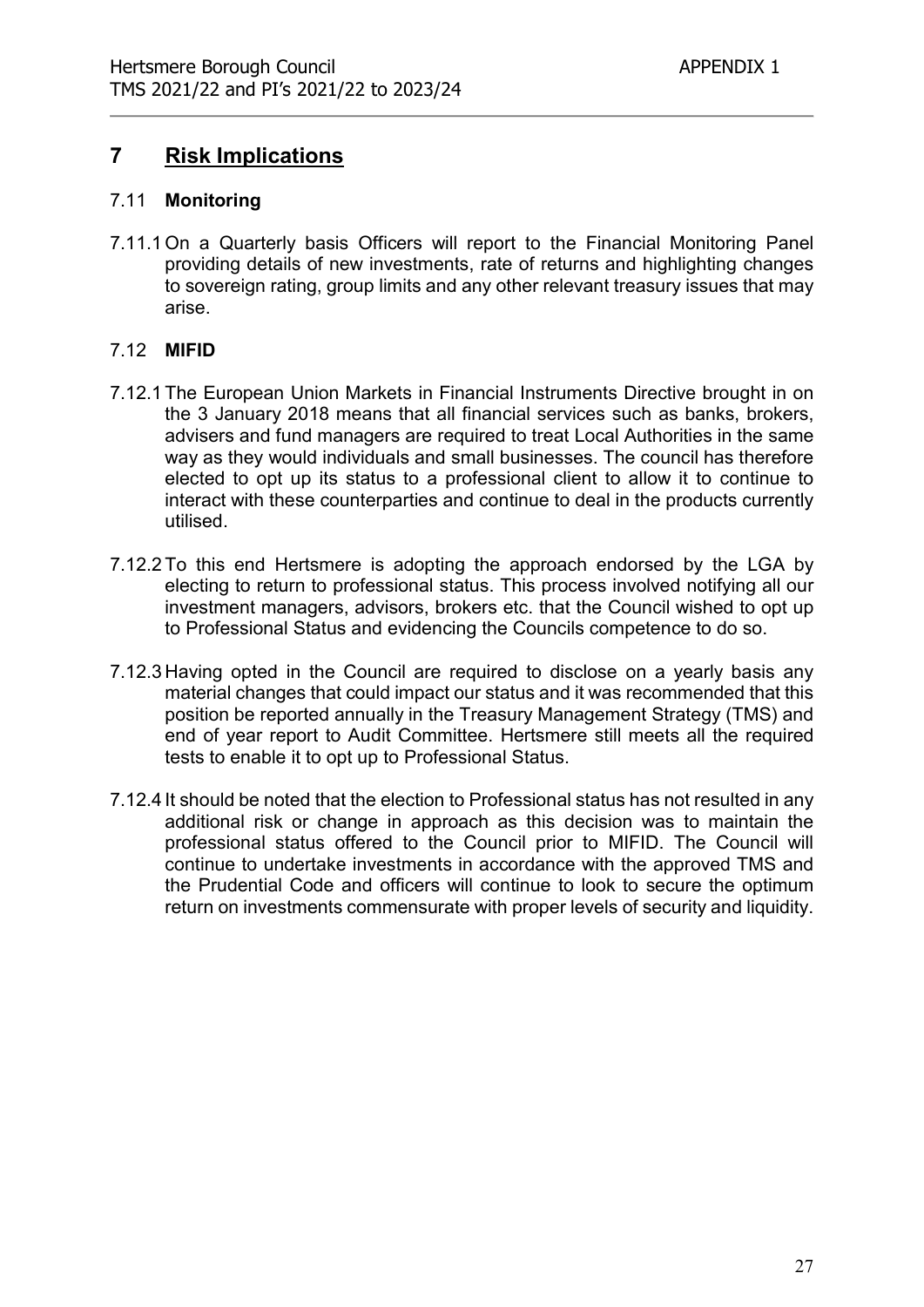# 8 Treasury Management scheme of delegation

#### (i) Full Council

- receiving and reviewing reports on Treasury Management strategy and policy
- approval of annual strategy
- approval of/amendments to the organisation's adopted clauses, and treasury management practices
- approval of the division of responsibilities

#### (ii) Audit Committee

- scrutiny of/amendments to the organisation's adopted clauses, and treasury management practices
- scrutiny of the division of responsibilities

#### (iii) Financial Monitoring Panel

- Scrutiny of Treasury Management Performance
- receiving and reviewing regular monitoring reports and scrutinising ongoing Treasury Management performance.

#### (iv) Managing Director

- reviewing the treasury management policy and procedures and making recommendations to the responsible body.
- Strategic management of the Treasury management function and setting of operational limits in respect of treasury transactions.

#### The Treasury Management role of the section 151 officer

#### The S151 (responsible) officer

- recommending clauses, treasury management policy/practices for approval, reviewing the same regularly, and monitoring compliance
- submitting regular treasury management policy reports
- submitting budgets and budget variations
- receiving and reviewing management information reports
- reviewing the performance of the treasury management function
- ensuring the adequacy of treasury management resources and skills, and the effective division of responsibilities within the treasury management function
- ensuring the adequacy of internal audit, and liaising with external audit
- recommending the appointment of external service providers.